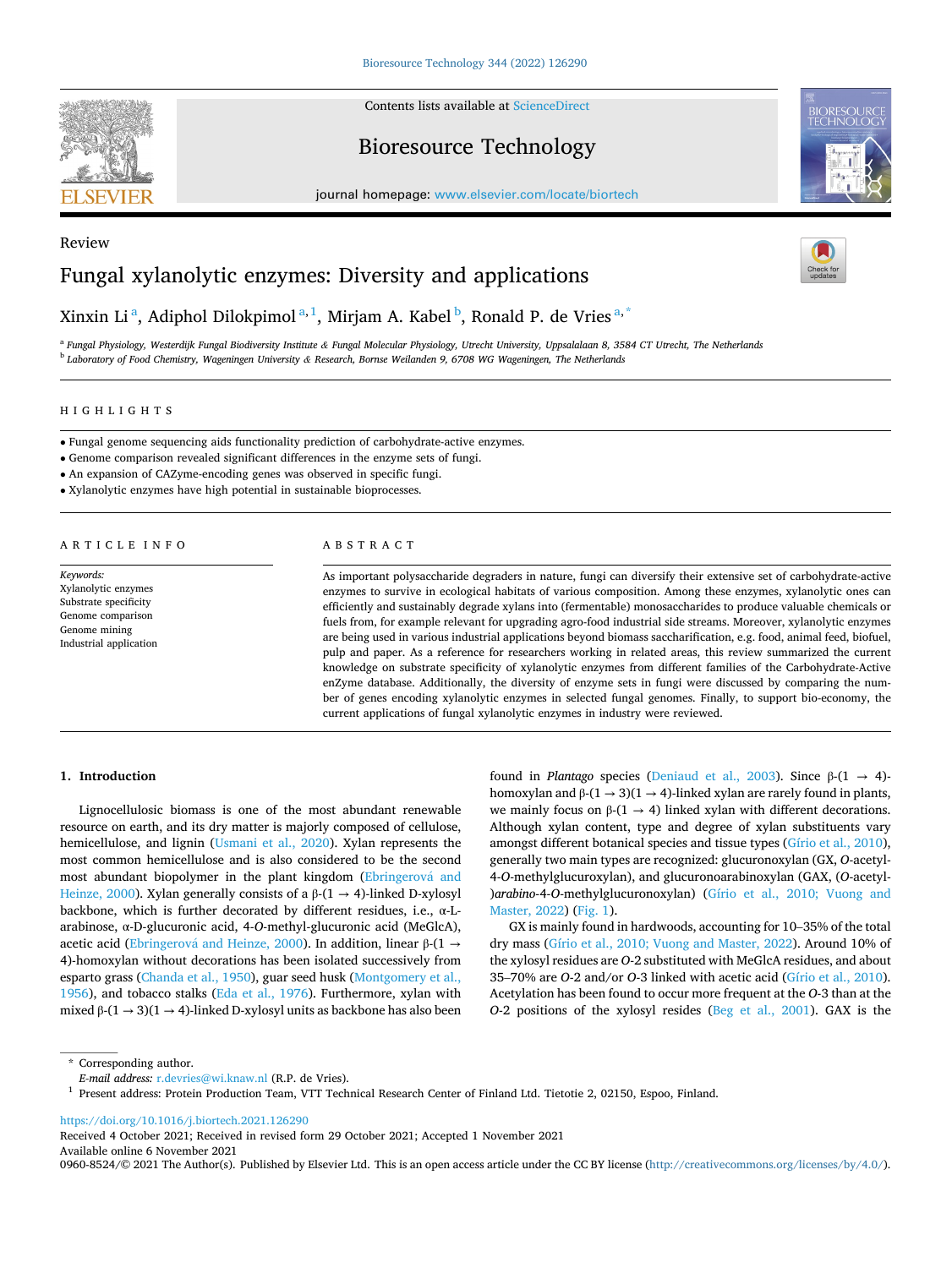<span id="page-1-0"></span>representative xylan in softwoods (5–10% of dry weight) and grasses (or cereals) (20–35% of dry mass) [\(Gírio et al., 2010; Hatfield et al., 2017;](#page-7-0)  [Vuong and Master, 2022\)](#page-7-0). GAX of softwoods has generally no acetylation [\(de Carvalho et al., 2019](#page-6-0)), around 20% of the xylosyl residues are *O*-2 substituted with (Me)GlcA residues, and about 13% are *O*-3 substituted with arabinosyl residues ([Smith et al., 2017](#page-8-0)). Whereas, GAX of grasses and cereals are lightly acetylated [\(Gao et al., 2020](#page-7-0)), the amount of arabinosyl residues is relatively high, and for example for corn pericarp GAX the arabinose can be further substituted via *O*-2 to one or more carbohydrate residues [\(Smith et al., 2017](#page-8-0)). GAX in cereals usually contain less or no (Me)GlcA residues, and mainly found in cereal grain endosperm ([Gírio et al., 2010](#page-7-0)). Up to a ratio of arabinosyl substitutions to xylosyl of 0.4 to 1.0 has been found for endospermic xylans from different cereal species [\(Izydorczyk and Biliaderis, 1993\)](#page-7-0). Arabinosyl units in GAX can be further esterified at their *O*-5 position by ferulic acid and, although to a lower extent, by *p*-coumaric acid ([Gírio](#page-7-0)  [et al., 2010; Vuong and Master, 2022\)](#page-7-0).

To degrade xylan, an array of carbohydrate-active enzymes (CAZymes) is required, named xylanolytic enzymes ([Biely et al., 2016](#page-6-0)). Xylanolytic enzymes can be produced by various microorganisms, e.g. fungi, bacteria, and actinomycetes, of which fungi, especially filamentous fungi, are most popular from an industrial point of view ([Madhavan](#page-8-0)  [et al., 2017; Nevalainen et al., 2005\)](#page-8-0). Apart from biomass degradation, xylanolytic enzymes are of particular interested as they can be used in other applications in the food, animal feed, biofuel, pulp and paper, medical and pharmacological industries ([Cho et al., 2020; Orozco Col](#page-6-0)[onia et al., 2019; Lian et al., 2020](#page-6-0)). With the advent of fungal genome sequencing, an increasing number of genes encoding CAZymes has been identified. Still, regardless the vast number of already characterized xylanolytic enzymes, the function of many of these genes remains uncertain ([de Vries et al., 2018; de Vries and M](#page-6-0)äkelä, 2020). Detailed characterization of more-and-more of such uncharacterized proteins will potentially help us to discover new xylanolytic enzymes with potential industrial applications.

In this review, we first discuss the difference in substrate specificity of xylanolytic enzymes from different families of the Carbohydrate-Active enZyme (CAZy) database. Considering the popularity of fungal enzymes in industry, the number of CAZymes-encoding genes related to xylan degradation in selected fungal genomes was compared, revealing a clear expansion of genes encoding CAZymes in specific families of fungi. This suggested diversification within families in terms of substrate specificity and/or biochemical properties might help the discovery of

novel enzymes for industry. Finally, we reviewed the current industrial applications of xylanolytic enzymes.

# **2. Distinct substrate specificity of xylanolytic enzymes**

Enzymatic hydrolysis of xylan involves a multi-enzyme system (Table 1), including main- and side- chain degrading enzymes ([Biely](#page-6-0)  [et al., 2016](#page-6-0)). These enzymes are all included in the CAZy database, in which they are classified into different classes and further divided into different families based on their amino acid sequences, structures and molecular mechanisms ([Lombard et al., 2014\)](#page-7-0). Moreover, some families have been subdivided into different subfamilies (SFs).

### **Table 1**

Overview of fungal xylanolytic enzymes for xylan degradation.

| CAZy | Activity                              | ЕC<br>number      | Abbreviation | Main CAZy<br>family <sup>b</sup> |  |  |
|------|---------------------------------------|-------------------|--------------|----------------------------------|--|--|
| GH   | Endoxylanase                          | 3.2.1.8           | XI.N         | GH10, GH11                       |  |  |
|      | Xylosidase                            | 3.2.1.37          | BXI.         | GH3, GH43                        |  |  |
|      | Xylobiohydrolase                      | $3.2.1 -$         | <b>XBH</b>   | GH307                            |  |  |
|      | Arabinofuranosidase                   | 3.2.1.55          | ABF          | GH43,                            |  |  |
|      |                                       |                   |              | GH51,                            |  |  |
|      |                                       |                   |              | GH54, GH62                       |  |  |
|      | Arabinoxylan                          | 3.2.1.55          | <b>AXH</b>   | GH62                             |  |  |
|      | arabinofuranohydrolase                |                   |              |                                  |  |  |
|      | Glucuronidase                         | 3.2.1.131         | AGU          | GH67,                            |  |  |
|      |                                       |                   |              | GH115                            |  |  |
| CE   | Acetyl xylan esterase                 | 3.1.1.72          | AXE          | CE1                              |  |  |
|      | Feruloyl esterase                     | 3.1.1.73          | FAE          | CE1                              |  |  |
|      | Glucuronoyl esterase                  | 3.1.1.B11         | GE           | <b>CE15</b>                      |  |  |
| AA   | Lytic polysaccharide<br>monooxygenase | N.A. <sup>a</sup> | LPMO         | AA9, AAI4 <sup>c</sup>           |  |  |

<sup>a</sup> N.A., not categorized by the International Union of Biochemistry and Mo-lecular Biology (IUBMB).

<sup>b</sup> Only main families of characterized enzymes from fungi based on the current CAZy annotation are shown, for detail see Section 2.<br><sup>c</sup> To date, only two AA9 LPMO has been shown to cleave isolated xylan

oxidatively (e.g., *Ls*AA9A ([Simmons et al., 2017\)](#page-8-0) and PMO9A\_MALCI [\(Basotra](#page-6-0)  [et al., 2019\)](#page-6-0)). For various AA9 and AA14 LPMOs, oxidative xylan cleavage has been observed, but only when xylan was bound to cellulose, resulting in a simultaneous oxidative cellulose cleavage (reviewed in [\(Ipsen et al., 2021](#page-7-0))).



**Fig. 1.** Schematic representation of xylans and corresponding xylanolytic enzymes. (a), glucuronoxylan; (b), glucuronoarabinoxylan. Enzyme abbreviations are presented in Table 1. Polysaccharide structures were drawn by using data reported previously by [Vuong and Master \(2022\) and de Carvalho et al. \(2019\).](#page-8-0)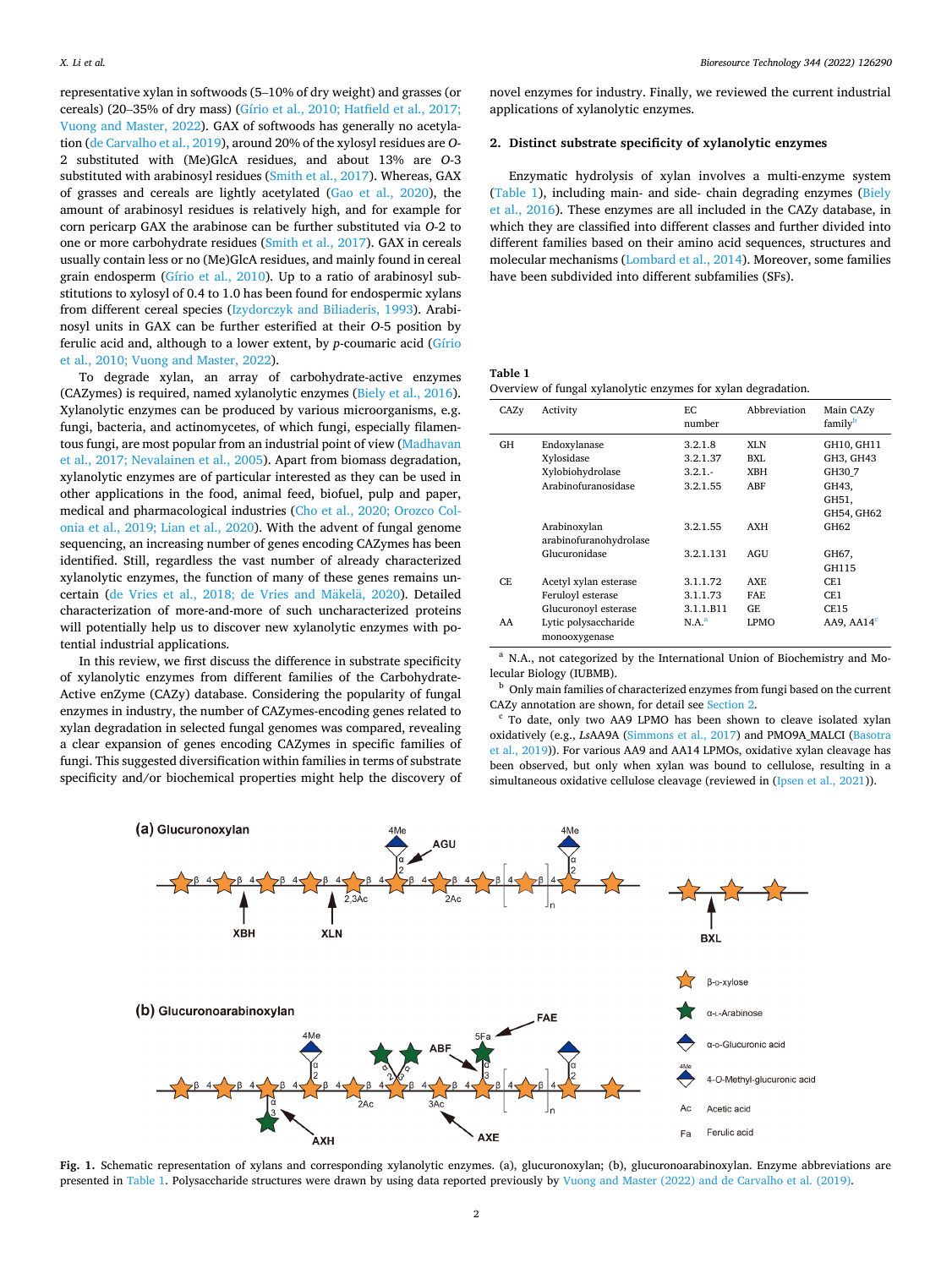## *2.1. Xylan main chain degrading enzymes*

β-D-Xylanase (XLN) and β-D-xylobiohydrolase (XBH) are glycoside hydrolases (GHs) able to cleave the xylan backbone, likewise, β-Dxylosidase (BXL) degrade the β-(1  $\rightarrow$  4)-xylosyl backbone, but preferably of oligosaccharides. XLN is typical *endo*-active, hence, releasing mainly xylooligosaccharides, while XBH and BXL have been recognized as *exo*active, releasing solely xylobiose and xylose, respectively [\(Agrawal](#page-6-0)  et al., 2021; Lian et al., 2020; Šuchová et al., 2020<mark>). Fungal XLNs are</mark> mainly classified in GH10 and GH11, XBHs in GH30\_SF7, and BXLs in GH3 and GH43. XLNs and BXLs have been described in detail in several reviews [\(Bhardwaj et al., 2019; Bosetto et al., 2016; Knob et al., 2010;](#page-6-0)  Paës et al., 2012; Pollet et al., 2010), whereas XBH as a novel activity has only recently been discovered and reported (Li et al, unpublished data) ([Katsimpouras et al., 2019; Nakamichi et al., 2019; Ravanal et al., 2010;](#page-7-0)  Šuchová et al., 2020).

GH10 XLNs generally have a broader substrate specificity than GH11 XLNs, as GH10 XLNs tolerate the presence of decorations on the xylan backbone more than GH11 XLNs do [\(Chadha et al., 2019](#page-6-0)). As a result, GH10 XLNs can cleave the glycosidic linkage next to a xylosyl residue decorated with one or two residues (e.g., at the non-reducing side), whereas GH11 XLNs only cleave the xylan backbone that has at least three consecutive undecorated xylosyl residues, and cannot cleave at the glycosidic linkage next to a branch (Kolenová [et al., 2006; Pa](#page-7-0)ës et al., [2012\)](#page-7-0). BXL is characterized generally using an artificial substrate, i.e. *p*nitrophenyl-β-D-xylopyranoside (*p*NPXyl). So far, almost all reported GH3 and GH43 BXLs are active against this substrate. Some BXLs were reported to exhibit multiple activities, shown by the hydrolysis of different substrates in addition to *p*NPXyl, e.g. *p*-nitrophenyl-α-L-arabinofuranoside (*p*NPAra) ([Bauer et al., 2006; Kitamoto et al., 1999;](#page-6-0)  [Wakiyama et al., 2008; Yang et al., 2014\)](#page-6-0) and *p*-nitrophenyl-β-D-glucopyranoside (*p*NPGlc) ([Wakiyama et al., 2008](#page-9-0)). GH43 BXLs generally do not have the ability to transglycosylate at high substrate concentrations [\(Jordan et al., 2007; Knob et al., 2010\)](#page-7-0), whereas transglycosylation activity has been reported for several GH3 BXLs [\(Herrmann et al., 1997;](#page-7-0)  [Kurakake et al., 2005; Wakiyama et al., 2008\)](#page-7-0). This suggests that candidates for typical BXL hydrolase-activity can better be selected from GH43 [\(Knob et al., 2010](#page-7-0)).

XBH, as novel enzyme, has only attracted the attention of researchers in recent years. The earliest XBH activity was suggested for *Penicillium purpurogenum* 'arabinofuranosidase ABF3′ of GH43, since it released more xylobiose than xylose when X3 up to X5 were used as substrates. However ABF3 released several xylooligosaccharides when incubated with arabinoxylan (AX) [\(Ravanal et al., 2010](#page-8-0)). However, the subsequently reported XBHs were all from SF7 of GH30, and almost all of them showed a preference for less decorated GX, compared to highly substituted GAX ([Katsimpouras et al., 2019; Nakamichi et al., 2019;](#page-7-0)  Šuchová et al., 2020). As an exception, *Acremonium alcalophilum XBH* (*Aa*Xyn30A) exhibited the highest activity towards rhodymenan, which is a linear β-(1 → 3)(1 → 4)-xylan, followed by GX (Šuchová [et al., 2020](#page-8-0)). To date, only a limited number of fungal XBHs have been characterized, which to some extent hinders to understand the diversity of XBH in terms of substrate specificity.

# *2.2. Xylan side chain degrading enzymes*

Xylan side chain degrading enzymes are able to remove side branches and decoration groups in the different types of xylan, mainly including α-L-arabinofuranosidase (ABF), α-glucuronidase (AGU), acetyl xylan esterase (AXE), feruloyl esterase (FAE), and glucuronoyl esterase (GE). They belong to different classes, i.e. GH and carbohydrate esterase (CE).

ABF is an *exo*-acting enzyme of the GH class, which hydrolyzes the linkages between arabinosyl residues and xylosyl units of the xylan backbone to release arabinose. Some ABFs also degrade pectin side chains and other L-arabinosyl-containing oligosaccharides ([Bauer et al.,](#page-6-0) 

[2006; Kaur et al., 2015; Sakamoto and Kawasaki, 2003](#page-6-0)). In the CAZy database, the fungal ABFs mainly belong to GH43, GH51, GH54 and GH62 ([Lombard et al., 2014](#page-7-0)). According to their mode of action towards substrates, ABFs are divided into two groups. ABFs in group A are able to remove arabinosyl residues decorated at *O*-2 or *O*-3 position of monosubstituted xylosyl residues, e.g., *Myceliophthora thermophila* C1 Abf3 in GH51 ([Pouvreau et al., 2011](#page-8-0)). In contrast, ABFs in group B can selectively release *O*-3 arabinosyl from doubly arabinosylated xylosyl residues (*O*-2 and *O*-3), e.g., *M. thermophila* C1 Abn7 in GH43 [\(Pouvreau](#page-8-0)  [et al., 2011\)](#page-8-0). In addition, based on substrate preference, ABFs have been classified into four types  $(1, 2, 3, 4)$  [\(Beldman et al., 1997\)](#page-6-0): type 1, not active towards polymers; type 2, active towards polymers; type 3, specific for arabinoxylan; type 4, not active on the synthetic substrate *p*NPAra. Previously, type 1 and 2 were assigned to GH51 and GH54 ABFs, respectively, and type 3 corresponded to GH43 and GH62 ABFs ([Maehara et al., 2014\)](#page-8-0). However, as additional enzymes were characterized, the drawbacks of this classification based on substrate specificity became evident, because multiple types of ABF were present in the same family. For example, in GH51 corresponding to type 1, some ABFs, like *Aureobasidium melanogenum* ATCC 20,524 AbfB ([Ohta et al., 2013\)](#page-8-0) and *P. chrysogenum* 31B AFQ1 ([Sakamoto and Kawasaki, 2003](#page-8-0)), were also active on AX. ABFs have proven to degrade different substrates, e.g. *p*NPAra, sugar beet arabinan and/or AX [\(Bauer et al., 2006; Contesini](#page-6-0)  [et al., 2017; Gielkens et al., 1997; Kaur et al., 2015; Siguier et al., 2014](#page-6-0)). Enzymes that specifically hydrolyze linkages between arabinosyl and xylosyl residues in AX are also named arabinoxylan arabinofuranohydrolases (AXHs) and are mainly from GH62 ([Gielkens et al., 1997;](#page-7-0)  [Kormelink et al., 1991; Sakamoto et al., 2011\)](#page-7-0).

AGU is another key xylan side chain degrading enzyme in the GH class, which catalyzes the breakdown of  $\alpha$ -(1  $\rightarrow$  2)-glycosidic linkages between (Me)GlcA and xylosyl residues in glucuronoxylooligosaccharides or GX. Fungal AGUs are classified into GH67 and GH115. Fungal GH115 AGUs release MeGlcA by the hydrolysis of α-(1  $\rightarrow$  2)-glycosidic bond between MeGlcA and mono-substituted internaland end-xylosyl units, of polymeric GX and/or xylan oligomers [\(Chong](#page-6-0)  [et al., 2011; Martínez et al., 2016; Ryabova et al., 2009; Tenkanen and](#page-6-0)  [Siika-aho, 2000\)](#page-6-0). However, fungal AGUs from GH67 reported cannot operate on polymeric substrates, and exclusively hydrolyze the  $\alpha$ -(1  $\rightarrow$ 2)-glycosidic bond between MeGlcA and terminal, non-reducing end, xylosyl residues of xylooligosaccharides ([Biely et al., 2000; de Vries](#page-6-0)  [et al., 1998; Martínez et al., 2016; Siika-aho et al., 1994\)](#page-6-0). As an exception, *A. nidulans* AguA was also active on larch wood xylan ([Bauer et al.,](#page-6-0)  [2006\)](#page-6-0). So far, only a limited number of fungal AGU has been characterized.

AXE belongs to the CE class, which catalyzes the hydrolysis of ester linkages between the acetyl groups and the xylan backbone to release acetic acid. Common model substrates used for detection of AXE activity are including *p*NP-acetate, 4-methylumbelliferyl acetate (MUB-acetate), α-naphthyl acetate, and 2,3,4,5-tetra-*O*-acetyl-D-xylose, of which the first former three are commercially available. Apart from that, AXE is also active on natural substrates, e.g. acetylated xylan and xylooligosaccharides. The characterized AXEs from fungi are classified into CE1, CE2, CE3, CE4, CE5, CE6 and CE16. CE1 is the largest family which contains most characterized fungal AXEs, while CE4 and CE5 mainly contained chitin deacetylases and cutinases, respectively. Currently, there are only few characterized fungal enzymes from CE2, CE3 and CE16. The specificity of AXEs from different families varies significantly towards natural substrates. CE1 AXEs regioselectively cleave the substituents in the *O*-2 and *O*-3 position, and deacetylate the *O*-2 position faster than the *O*-3 position [\(Altaner et al., 2003\)](#page-6-0). CE4 AXEs prefer to deacetylate oligosaccharides with longer chain, which cannot attack diacetylated xylosyl residues [\(Biely et al., 2016; Karnaouri et al., 2019](#page-6-0)). [Altaner et al. \(2003\)](#page-6-0) reported that CE4 AXEs seem to interact only with acetyl groups at the *O*-3 position of xylosyl units, whereas CE5 AXEs attack solely the *O*-2 position. CE6 AXEs have a broad specificity, which are able to target *O*-2 mono-acetylated xylosyl residues as well as *O*-2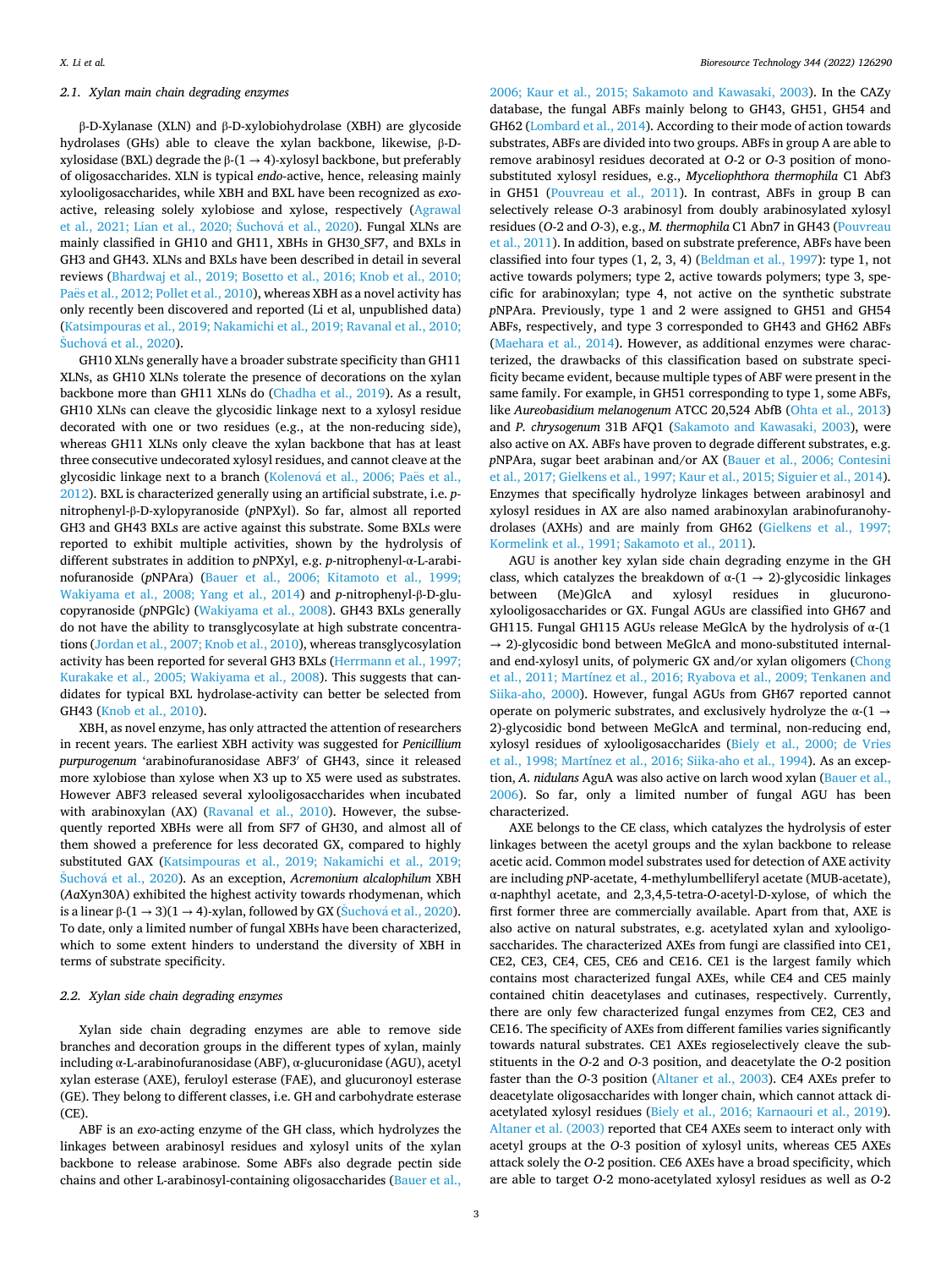and *O*-3 di-acetylated xylosyls (Uhliariková et al., 2013). AXEs from CE16 showed various specificity of deacetylation. For example *Myceliophthora thermophila Mt*AcE of CE16 preferred to release the acetyl group at the *O*-2 position, similar to CE1 AXEs ([Mai-Gisondi et al.,](#page-8-0)  [2017\)](#page-8-0), whereas *Trichoderma reesei Tr*CE16 had a preference for removing the acetyl group of xylosyl units at the *O*-3 and *O*-4 positions in oligosaccharides of acetyl-glucuronoxylan [\(Biely et al., 2014\)](#page-6-0). *A. niger An*CE16A tended to rapidly attack *O*-2 and *O*-3 di-acetylated xylosyls in polymeric xylans, followed by *O*-2 and *O*-3 mono-acetylated xylosyls, whereas, it poorly hydrolyzed acetyl groups of the *O*-2 xylosyl position in methyl β-D-xylopyranoside diacetates and triacetates [\(Puchart et al.,](#page-8-0)  [2016\)](#page-8-0). The mode of action of CE2 and CE3 AXEs still needs to be studied.

FAE hydrolyzes the ester bonds between hydroxycinnamic acids (e. g., mostly (di-) ferulic acid and, to a minor extent, coumaric acid) and arabinosyl residues in xylan. Methyl ferulate (MFA), methyl sinapate (MSA), methyl caffeate (MCA), and methyl *p*-coumarate (MpCA) are most often used as model substrates to determine FAE activity. Based on activity towards these model substrates, FAEs were classified into four types (A, B, C and D) ([Crepin et al., 2004](#page-6-0)). Type A and B are inactive towards MCA containing methyl 3,4-dihydroxycinnamate and MSA containing methyl 3,5-dimethoxy-4-hydroxycinnamate, respectively, while type C and D can hydrolyze all four model substrates. Unlike type C FAEs, type D FAEs are also capable of releasing 5-5′ -diferulic acid from natural substrate. However, the characterization of additional FAEs revealed that this classification system cannot classify all the known FAE consistently. Recently, [Dilokpimol et al. \(2016\)](#page-7-0) introduced a refined FAE classification based on phylogenetic analysis of available fungal genome. This refined classification separated FAEs into 13 subfamilies, which not only classifies different types of FAE, but also reflects the evolutionary relationship among different FAEs ([Dilokpimol et al.,](#page-7-0)  [2016\)](#page-7-0). Only two SFs (SF5 and SF6) are classified as CE1 in the CAZy database, which are related to AXE. Other SFs are not in the CAZy database ([Lombard et al., 2014](#page-7-0)). These FAEs are related to tannases (SF1-4 and SF9-11), lipases (SF7), and lipases and choline esterases (SF12 and SF13). This demonstrates that FAEs are evolved from highly diverse esterase families ([Benoit et al., 2008; Dilokpimol et al., 2016\)](#page-6-0).

GE belongs to CE15, which catalyzes the hydrolysis of ester bonds between aliphatic alcohols in lignin and the MeGlcA side chains of glucuronoxylan (Špániková [and Biely, 2006](#page-8-0)). Benzyl D-glucuronate is the commercially available substrate for screening of GE activity, while others, e.g. benzyl methyl α-D-glucopyranosiduronate, benzyl methyl 4- *O*-methyl-α-D-glucopyranosiduronate and lignin–carbohydrate complexes (LCCs) are prepared by specific methods. GEs not only synergistically act with xylanases, but also potentially with other lignocellulolytic enzymes [\(Bååth et al., 2018; Mosbech et al., 2018\)](#page-6-0).

## *2.3. Lytic polysaccharide monooxygenases*

In recent years, it has been reported that lytic polysaccharide monooxygenase (LPMO) in the class of auxiliary activity (AA) also contribute to xylan degradation (i.e., from AA9 and AA14) [\(Basotra et al., 2019;](#page-6-0)  [Couturier et al., 2018; Frommhagen et al., 2015; Hüttner et al., 2019;](#page-6-0)  [Simmons et al., 2017\)](#page-6-0). AA9 is the largest (fungal) LPMO family, and these LPMOs have been shown to oxidatively degrade cellulose. A selection of AA9 LPMOs has been shown to also oxidatively cleave xyloglucan, while so far only limited LPMOs are described to be active towards xylan ([Quinlan et al., 2011](#page-8-0)). *Lentinus similis Ls*AA9A ([Simmons](#page-8-0)  [et al., 2017\)](#page-8-0) and *Malbranchea cinnamomea* rPMO9A\_MALCI [\(Basotra](#page-6-0)  [et al., 2019](#page-6-0)) were reported to oxidatively cleave isolated xylan substrates. Other xylan-active LPMOs in AA9, such as *Malbranchea cinnamomea Mc*AA9s (*Mc*AA9A, *Mc*AA9B, *Mc*AA9F, *Mc*AA9H) ([Hüttner et al.,](#page-7-0)  [2019\)](#page-7-0) and *Myceliophthora thermophila* C1 *Mt*LPMO9A [\(Frommhagen](#page-7-0)  [et al., 2015\)](#page-7-0), oxidatively cleaved only cellulose-associated xylan. For AA14 LPMOs, [Couturier et al. \(2018\)](#page-6-0) characterized the first two xylan active LPMOs, i.e. *Pc*AA14A and *Pc*AA14B from *Pycnoporus coccineus*, which acted on xylan coated crystalline cellulose, whereas they were inactive towards pure xylan. Remarkably, the combination of LPMOs and GHs showed a strong synergistic effect on xylan degradation ([Mal](#page-8-0)[gas et al., 2019; Zerva et al., 2020\)](#page-8-0). Similar synergistic effects were also found between xylan main- and side chain degrading enzymes, and even between different side chain degrading enzymes ([de Vries et al., 2000;](#page-6-0)  [Karnaouri et al., 2019; Malgas et al., 2019\)](#page-6-0). Therefore, complete hydrolysis of xylan is achievable only through a rational combination of multiple enzyme activities.

## **3. Diverse enzyme sets in fungal genome**

Fungi are of interest because they are able to secrete a complete enzyme system required for their growth habitat [\(Bennett, 1998;](#page-6-0)  [Nevalainen et al., 2005; Polizeli et al., 2005\)](#page-6-0). Recently, the global fungal diversity is estimated to range between 2.2 and 3.8 million species ([Hawksworth et al., 2017](#page-7-0)), indicating a rich resource of enzymes to be exploited. In particular, the advent of genome sequencing, more than 1000 complete fungal genomes have been publicly released [\(Grigoriev](#page-7-0)  [et al., 2014\)](#page-7-0). These available genomes have greatly enhanced our understanding of the diversity of fungi in terms of plant cell wall degradation.

As an illustration, [Table 2](#page-4-0) shows a comparison of CAZymes involved in plant polysaccharides degradation of 28 fungal genomes from MycoCosm ([Grigoriev et al., 2014\)](#page-7-0), focusing on the gene number encoding xylanolytic enzymes. This table shows that fungi from different phyla, i.e. Ascomycota and Basidiomycota, differ significantly in the number of genes encoding xylanolytic enzymes. On average, Ascomycota has higher gene copies in GH3, GH11, GH43, GH54, GH62 and GH67 enzymes than Basidiomycota, while the number of AA14 genes in Ascomycota is less than in Basidiomycota. In addition, some genes encoding specific family present phyla specificity. For example, GH54 ABF and GH67 AGU encoded genes are only present in Ascomycota, which might indicate that these enzymes play an essential role in Ascomycota ([Chong et al., 2011](#page-6-0)). However, gene numbers are even variable within the same fungal genus. A comparison of gene numbers in *Penicillium* shows that *P. subrubescens* contains significantly more genes than *P. chrysogenum* in most of the CAZy families related to xylan degradation ([Peng et al., 2017](#page-8-0)). A similar phenomenon also occurs in some CAZy families (e.g. GH10, GH11 and GH115) of *Aspergillus* [\(de](#page-7-0)  [Vries et al., 2017](#page-7-0)).

Genes encoding GH10 and GH11 enzymes, which mainly show XLN activity, are present in variable copies from 0 to 8 in the genomes of these selected fungi. The genomes of *Podospora anserina*, *M. thermophila*  and *Coprinopsis cinerea* contain more copies of XLN than the other fungi, with especially high gene numbers of GH10 XLN in *P. anserina* (eight genes) and GH11 XLN in *M. thermophila* (eight genes). This shows strong expansion of specific families in fungi, probably pointing to diversification within the family in terms of substrate specificity and/or biochemical properties. In addition, genes encoding GH10 XLN are widely present in almost all selected fungi, while genes encoding GH11 XLN are absent in some fungi, e.g. *C. lunatus, N. crassa*.

Most of fungi harbor high copies of GH3 and GH43 coding genes, which might be due to the fact that GH3 and GH43 contain various catalytic activities in addition to BXL. e.g. BGL in GH3, ABF / ABN / 1,3GAL (β-(1  $\rightarrow$  3) galactanase) in GH43 [\(Lombard et al., 2014\)](#page-7-0). In addition, species like *P. subrubescens* that have more copies of genes coding xylan side chain degrading enzymes, such as ABF, AXH and AGU than other fungi, showing strong expansions of CAZymes in specific CAZy families (e.g. GH43, GH51) [\(de Vries and M](#page-6-0)äkelä, 2020). This feature confirms that *P. subrubescens* is a promising new fungal cell factory for enzyme production, as has been reported previously (Dilokpimol et al., 2020; Mäkelä et al., 2016).

For the LPMOs that oxidatively degrade plant biomass, the selected fungal genomes contain highly variable gene numbers (0–34), most of which are from AA9 rather than AA14. AA9 harbors a considerable amount of lytic cellulose monooxygenase [\(Rani Singhania et al., 2021](#page-8-0)).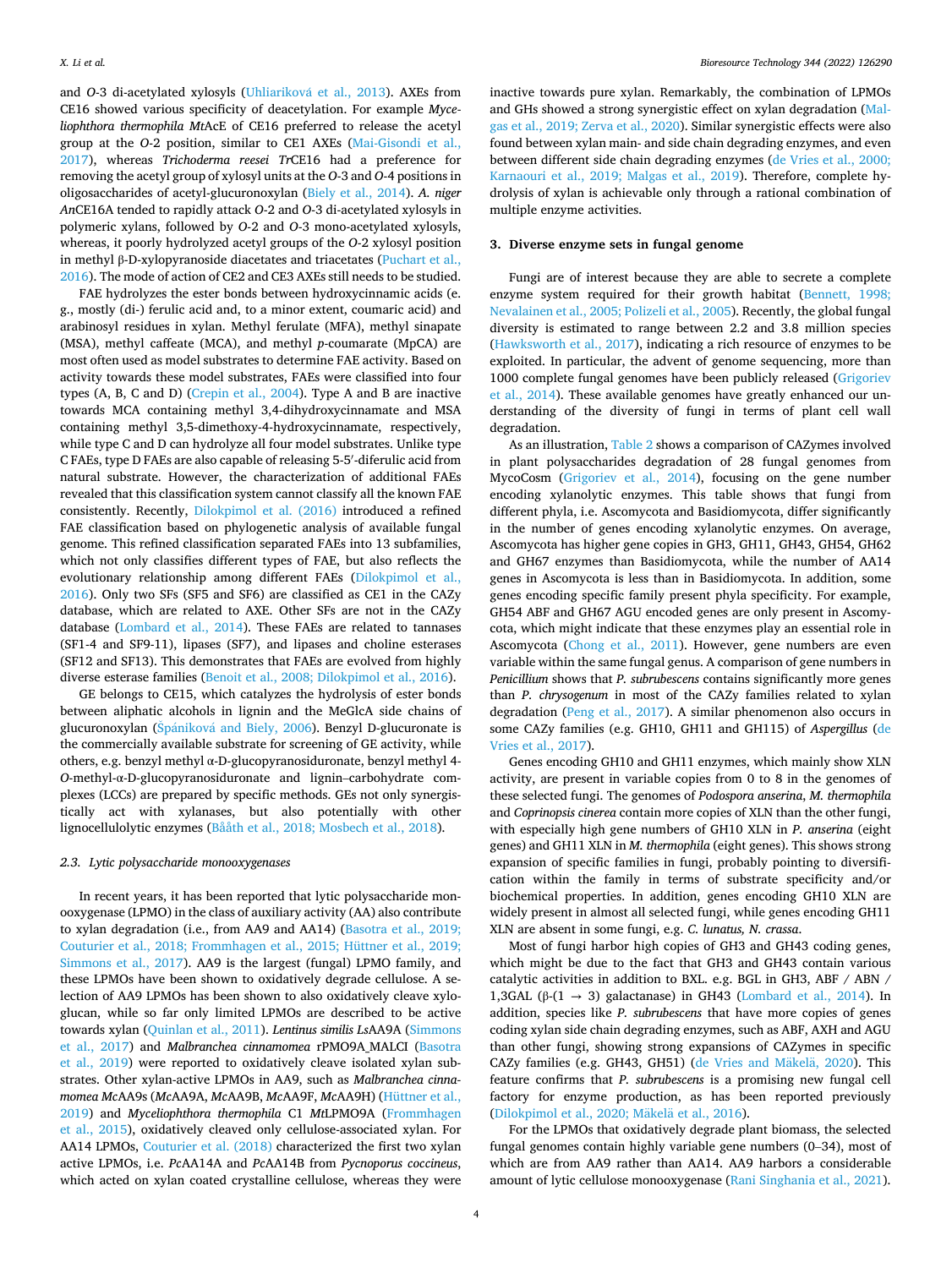### <span id="page-4-0"></span>**Table 2**

Comparison of the number of genes from selected fungal in the related xylan degrading enzyme families in the CAZy database. The data was based on the CAZy annotation from published genomes (until September 2021) in MycoCosm ([Grigoriev et al., 2014\)](#page-7-0). Values in bold represent the highest number of genes per fungal strain found per CAZy family.

| Phylum        | Xylanolytic enzyme                                                                                                                                                                  |                       | <b>XLN</b>              | <b>XBH</b>     |                | ABF             |                |                |                | $\rm AGU$      |                    | AXE/             | GE             | <b>LPMO</b>    |                  |                         |
|---------------|-------------------------------------------------------------------------------------------------------------------------------------------------------------------------------------|-----------------------|-------------------------|----------------|----------------|-----------------|----------------|----------------|----------------|----------------|--------------------|------------------|----------------|----------------|------------------|-------------------------|
|               |                                                                                                                                                                                     |                       |                         |                |                | <b>BXL</b>      |                |                |                | AXH            |                    |                  | <b>FAE</b>     |                |                  |                         |
|               | Species                                                                                                                                                                             | Main<br>Family        | GH10                    | GH11           | GH30 7         | GH <sub>3</sub> | GH43           | GH51           | <b>GH54</b>    | GH62           | GH67               | GH115            | CE1            | <b>CE15</b>    | AA9              | AA14                    |
| Ascomycota    | Aspergillus niger                                                                                                                                                                   |                       | $\mathbf{2}$            | 3              | $\mathbf 0$    | 19              | 11             | $\overline{4}$ | $\mathbf{1}$   | $\mathbf{1}$   | $\mathbf{1}$       | $\boldsymbol{0}$ | 3              | $\bf{0}$       | $\overline{7}$   | 0                       |
|               | Aspergillus oryzae                                                                                                                                                                  |                       | $\overline{4}$          | $\overline{4}$ | $\mathbf{0}$   | 23              | 20             | 3              | $\,1\,$        | $\overline{2}$ | $\,1$              | 4                | 3              | $\mathbf{0}$   | 8                | 0                       |
|               | Aspergillus nidulans<br>Aspergillus japonicus<br>Aspergillus fumigatus                                                                                                              |                       | 3                       | $\overline{2}$ | $\mathbf{0}$   | 21              | 19             | $\overline{2}$ | $\mathbf{1}$   | $\overline{2}$ | $\mathbf{1}$       | 1                | 3              | $\mathbf{0}$   | 10               | $\bf{0}$                |
|               |                                                                                                                                                                                     |                       | $\overline{\mathbf{2}}$ | 3              | $\mathbf{0}$   | 20              | 13             | $\overline{4}$ | $\mathbf{1}$   | $\mathbf{1}$   | $\mathbf{1}$       | $\bf{0}$         | $\mathbf{1}$   | $\mathbf{0}$   | 5                | $\mathbf{1}$            |
|               |                                                                                                                                                                                     |                       | $\overline{4}$          | 3              | $\mathbf{0}$   | 19              | 18             | $\overline{2}$ | $\mathbf{1}$   | $\overline{2}$ | $\mathbf{1}$       | $\mathbf{1}$     | $\overline{2}$ | $\mathbf{1}$   | 7                | $\mathbf{1}$            |
|               | Aspergillus luchuensis                                                                                                                                                              |                       | $\overline{\mathbf{2}}$ | 4              | $\mathbf{0}$   | 16              | 11             | 4              | $\mathbf{1}$   | $\mathbf{1}$   | $\mathbf{1}$       | $\mathbf{0}$     | $\mathbf{1}$   | $\Omega$       | 6                | 0                       |
|               | Trichoderma reesei<br>Penicillium<br>chrysogenum<br>Penicillium<br>subrubescens<br>Podospora anserina<br>Neurospora crassa<br>Cochliobolus lunatus<br>Mycosphaerella<br>graminicola |                       | $\mathbf{1}$            | 3              | $\overline{2}$ | 13              | $\overline{2}$ | $\mathbf{0}$   | $\overline{2}$ | $\mathbf{1}$   | $\mathbf{1}$       | $\mathbf{1}$     | $\mathbf{0}$   | $\mathbf{1}$   | 3                | $\mathbf{1}$            |
|               |                                                                                                                                                                                     |                       | 3                       | $\mathbf{1}$   | $\mathbf{0}$   | 18              | 14             | 3              | $\mathbf{1}$   | $\mathbf{1}$   | $\mathbf{1}$       | $\bf{0}$         | $\mathbf{1}$   | $\mathbf{1}$   | $\overline{4}$   | 0                       |
|               |                                                                                                                                                                                     |                       | 3                       | 7              | $\mathbf{0}$   | 25              | 30             | 6              | 4              | 4              | $\overline{\bf 4}$ | 3                | 3              | $\mathbf{0}$   | 8                | $\mathbf{1}$            |
|               |                                                                                                                                                                                     |                       | 8                       | 6              | $\overline{2}$ | 11              | 12             | $\mathbf{1}$   | $\bf{0}$       | $\overline{2}$ | 1                  | 3                | 13             | 3              | 32               | 1                       |
|               |                                                                                                                                                                                     |                       | 4                       | $\overline{2}$ | $\mathbf{0}$   | 11              | 7              | $\mathbf{1}$   | $\mathbf{1}$   | $\mathbf{0}$   | $\mathbf{1}$       | $\mathbf{1}$     | 6              | $\mathbf{1}$   | 14               | $\bf{0}$                |
|               |                                                                                                                                                                                     |                       | $\mathbf{1}$            | $\mathbf{0}$   | $\mathbf{0}$   | $\overline{2}$  | $\overline{2}$ | $\mathbf{1}$   | $\mathbf{0}$   | $\mathbf{1}$   | $\mathbf{0}$       | $\mathbf{1}$     | $\mathbf{0}$   | $\mathbf{0}$   | $\overline{4}$   | $\mathbf 0$             |
|               |                                                                                                                                                                                     |                       | $\overline{2}$          | $\mathbf{1}$   | $\mathbf{0}$   | 16              | $\mathbf{1}$   | 3              | $\mathbf{1}$   | $\mathbf{1}$   | $\mathbf{0}$       | $\mathbf{1}$     | 3              | $\Omega$       | $\mathbf{1}$     | $\mathbf 0$             |
|               |                                                                                                                                                                                     |                       |                         |                |                |                 |                |                |                |                |                    |                  |                |                |                  |                         |
|               | Zymoseptoria<br>pseudotritici                                                                                                                                                       |                       | $\overline{2}$          | $\mathbf{1}$   | $\mathbf{0}$   | 16              | 11             | 3              | $\mathbf{1}$   | $\mathbf{1}$   | $\bf{0}$           | $\mathbf{1}$     | $\mathbf{1}$   | $\mathbf{0}$   | $\boldsymbol{2}$ | 0                       |
|               | Botrytis cinerea<br>Myceliophthora<br>thermophila                                                                                                                                   |                       | $\boldsymbol{2}$        | $\overline{2}$ | 0              | 16              | 6              | 3              | $\mathbf{1}$   | $\mathbf{1}$   | $\boldsymbol{0}$   | $\mathbf{1}$     | 1              | $\bf{0}$       | 10               | 0                       |
|               |                                                                                                                                                                                     |                       | $\overline{4}$          | 8              | $\overline{2}$ | 13              | 13             | $\overline{2}$ | $\mathbf{0}$   | $\overline{2}$ | $\mathbf{1}$       | $\mathbf{1}$     | 6              | $\overline{2}$ | 23               | $\mathbf 0$             |
|               |                                                                                                                                                                                     |                       |                         |                |                |                 |                |                |                |                |                    |                  |                |                |                  |                         |
|               |                                                                                                                                                                                     | Tuber borchii Tbo3840 | $\mathbf{2}$            | $\bf{0}$       | 0              | 6               | $\mathbf{1}$   | 0              | $\bf{0}$       | $\bf{0}$       | $\bf{0}$           | $\bf{0}$         | $\bf{0}$       | $\bf{0}$       | 6                | $\mathbf{1}$            |
| Basidiomycota | Puccinia graminis f. sp.<br>tritici                                                                                                                                                 |                       | 5                       | $\Omega$       | $\Omega$       | $\overline{2}$  | $\overline{2}$ | $\mathbf{0}$   | $\mathbf{0}$   | $\mathbf{0}$   | $\mathbf{0}$       | $\mathbf{0}$     | $\mathbf{0}$   | $\Omega$       | $\mathbf{1}$     | $\mathbf 0$             |
|               | Ustilago maydis                                                                                                                                                                     |                       | $\boldsymbol{2}$        | $\mathbf{1}$   | $\mathbf{1}$   | 3               | 4              | 2              | $\bf{0}$       | $\mathbf{1}$   | $\bf{0}$           | $\mathbf{1}$     | $\mathbf{1}$   | $\bf{0}$       | $\bf{0}$         | 0                       |
|               | Agaricus bisporus var<br>bisporus                                                                                                                                                   |                       | $\mathbf{2}$            | $\overline{2}$ | $\mathbf{1}$   | 8               | $\overline{4}$ | $\mathbf{1}$   | $\mathbf{0}$   | $\mathbf{0}$   | $\mathbf{0}$       | $\overline{2}$   | $\mathbf{1}$   | $\mathbf{1}$   | 11               | 2                       |
|               | Coprinopsis cinerea                                                                                                                                                                 |                       | 6                       | 6              | $\mathbf{1}$   | 7               | 4              | $\mathbf{1}$   | $\mathbf{0}$   | 3              | $\mathbf{0}$       | $\mathbf{1}$     | 4              | 17             | 34               | 5                       |
|               | Dichomitus squalens                                                                                                                                                                 |                       | 5                       | $\mathbf{0}$   | $\mathbf{0}$   | 8               | 7              | $\overline{2}$ | $\mathbf{0}$   | $\mathbf 0$    | $\mathbf{0}$       | $\overline{2}$   | $\mathbf{1}$   | $\mathbf{2}$   | 16               | 4                       |
|               | Laccaria bicolor                                                                                                                                                                    |                       | $\mathbf{0}$            | $\mathbf{0}$   | $\mathbf{0}$   | $\mathbf 0$     | $\mathbf{0}$   | $\bf{0}$       | $\mathbf 0$    | 0              | $\mathbf{0}$       | $\bf{0}$         | $\bf{0}$       | $\mathbf{0}$   | $\bf{0}$         | 4                       |
|               | Phanerochaete                                                                                                                                                                       |                       | 6                       | $\mathbf{1}$   | $\mathbf{1}$   | 10              | $\overline{4}$ | $\overline{2}$ | $\mathbf{0}$   | $\mathbf{0}$   | $\mathbf{0}$       | $\mathbf{1}$     | $\overline{4}$ | $\overline{2}$ | 16               | 2                       |
|               | chrysosporium                                                                                                                                                                       |                       |                         |                |                |                 |                |                |                |                |                    |                  |                |                |                  |                         |
|               | Pleurotus ostreatus                                                                                                                                                                 |                       | 3                       | $\overline{2}$ | $\overline{2}$ | 13              | 8              | 3              | $\bf{0}$       | $\mathbf{1}$   | $\bf{0}$           | 1                | $\overline{2}$ | 1              | 29               | 2                       |
|               |                                                                                                                                                                                     | Postia placenta       |                         | $\mathbf{0}$   | $\mathbf{0}$   | 6               | $\mathbf{1}$   | $\mathbf{1}$   | $\bf{0}$       | $\bf{0}$       | $\mathbf{0}$       | $\mathbf{1}$     | $\bf{0}$       | $\mathbf{1}$   | $\overline{2}$   | $\overline{2}$          |
|               | Pycnoporus<br>cinnabarinus                                                                                                                                                          |                       | 6                       | $\mathbf{0}$   | $\mathbf{0}$   | 8               | 3              | $\overline{2}$ | $\mathbf{0}$   | $\mathbf{0}$   | $\mathbf{0}$       | $\overline{2}$   | 3              | $\overline{2}$ | 17               | $\overline{\mathbf{4}}$ |
|               | Trametes versicolor                                                                                                                                                                 |                       | 6                       | $\bf{0}$       | $\mathbf{1}$   | 13              | 3              | $\overline{2}$ | $\mathbf{0}$   | $\mathbf{0}$   | $\mathbf{0}$       | $\overline{2}$   | 3              | $\mathbf{2}$   | 18               | 4                       |

As an exception, the *L. bicolor* genome contains four putative AA14 encoding genes, but no AA9-encoding gene, while no LPMO-encoding genes are present in the genome of *Ustilago maydis*. Furthermore, Basidiomycota genomes generally contain more AA14 genes than Ascomycota genomes, which may be related to the habitat of Basidiomycota. Basidiomycota is reported to live in higher organic-matter forest habitats [\(Lundell et al., 2014\)](#page-7-0), which are rich in xylan as the main hemicellulose.

Considering that current genome sequencing has already uncovered a large number of genes with unknown functions ([de Vries et al., 2018](#page-6-0)), further characterization of these unknown sequences is expected to lead to the discovery of novel enzymes. Genome mining combined with amino acid sequence-based phylogenetic analysis can greatly improve the efficiency of discovering novel enzymes from fungal genomes [\(de](#page-6-0)  Vries and Mäkelä, 2020). Some studies have confirmed the feasibility of the genome mining approach to discovery of new enzymes. For example, [Dilokpimol et al. \(2018b\)](#page-7-0) successfully identified 20 out of 27 putative FAE candidates based on mentioned approaches, by testing their activity towards *p*NP-ferulate and/or methyl hydroxycinnamate substrates. Similarly, this author also confirmed the ability of the above approaches to identify fungal glucuronoyl esterase (GE) encoding genes, by successfully obtaining 18 GEs from 21 selected candidates, which were active against benzyl D-glucuronate ([Dilokpimol et al., 2018a](#page-7-0)).

## **4. Current applications of xylanolytic enzymes**

Apart from their ability to efficiently degrade xylan in lignocellulosic biomass, xylanolytic enzymes have been reported to play considerable roles in biotechnological processes for various industrial applications ([Cho et al., 2020; Orozco Colonia et al., 2019; Lian et al., 2020\)](#page-6-0). Here, we provide an overview of their application in the following fields: 1) food industry, 2) animal feed, 3) biofuel production, 4) pulp and paper industry, 5) medical and pharmacological industry.

#### *4.1. Food industry*

Enzymatic processing of food has distinct advantages over traditional chemical-based technology, in that there is less waste and byproducts, less energy consumption, and decreased environmental impact. Fungal enzymes are utilized in food industry for modification of products, rather than their full degradation. The most widely used xylanolytic enzymes is XLNs, which have been employed as additive in different baking products, e.g. bread and biscuits. XLNs, as dough strengtheners, are alternatives to chemical dough conditioners, because of their excellent tolerance to the dough with respect to variations in processing parameters and in flour quality [\(Shahi et al., 2016](#page-8-0)). They can make the doughs soft and slack in rye baking, and improve the quality of whole wheat bread, by increasing the specific bread volume (Shah et al., [2006\)](#page-8-0). In biscuits, addition of XLNs can improve the texture and taste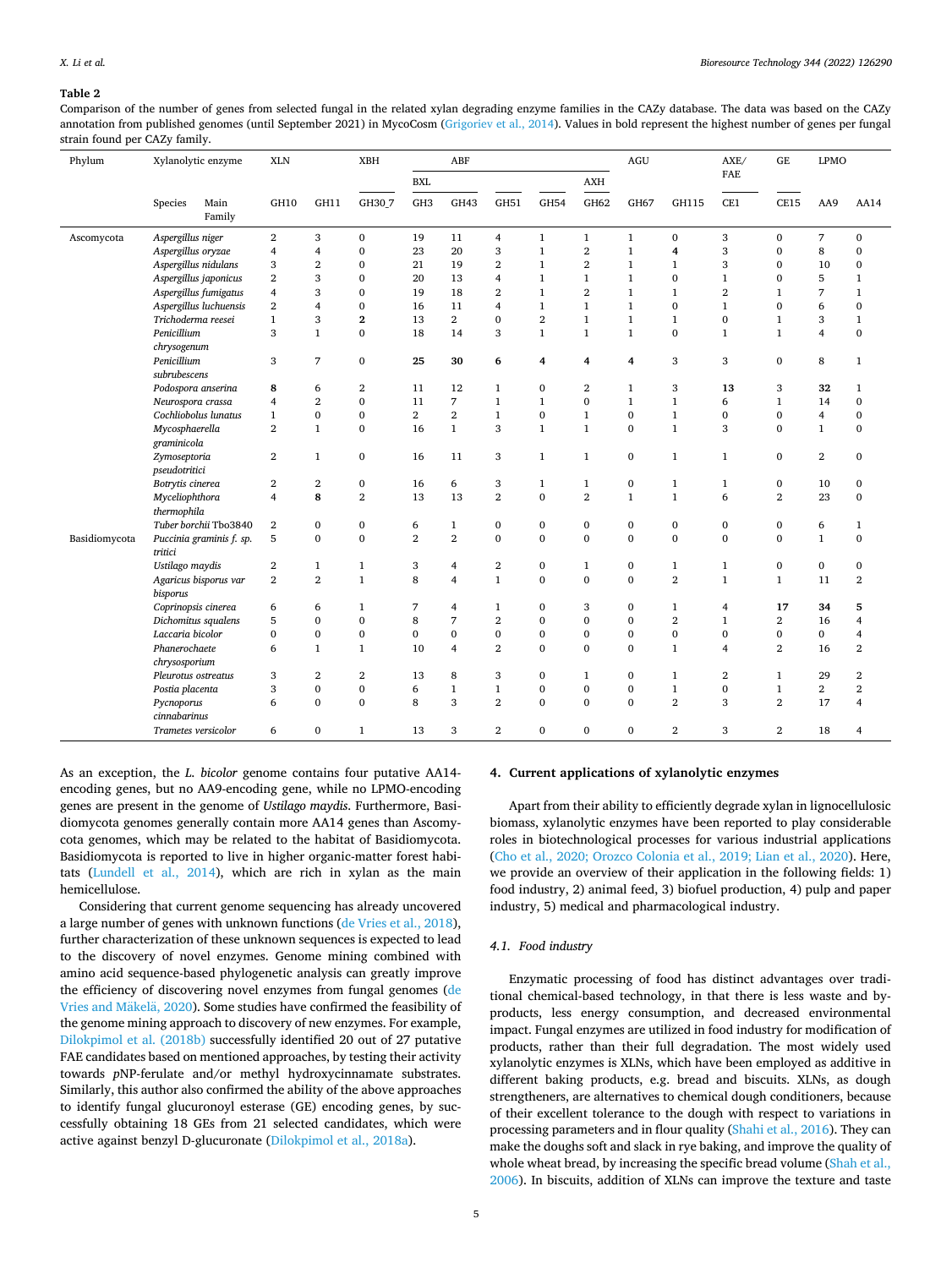*Bioresource Technology 344 (2022) 126290*

([Raveendran et al., 2018](#page-8-0)). In addition, the product of enzymatic lignocellulose degradation can also be used as additives in food industry. Ferulic acid is a released product from AX by FAEs, which has been regarded as precursor for the synthesis of flavor compounds, such as vanillin and guaiacol. These are aroma compounds used in foods, beverages and fragrance industries [\(Di Gioia et al., 2011; Gallage et al.,](#page-7-0)  [2014; Priefert et al., 2001](#page-7-0)). Similarly, xylose is the hydrolysis product of xylans by BXLs, which can be further used for xylitol production ([Bap](#page-6-0)[tista et al., 2018; Romaní et al., 2020\)](#page-6-0). Xylitol is a polyalcohol, which can be employed as a natural food sweetener, dental caries reducer and a sugar substitute for diabetics (Baptista et al., 2020; [Baptista et al., 2018](#page-6-0)).

# *4.2. Animal feed*

Feed ingredients used in monogastric diets (i.e., pigs and poultry) usually contain cellulose and hemicellulose, which are indigestible as these components or fractions have no match with the animals' endogenous enzymes [\(Vieira et al., 2014\)](#page-8-0). Some fractions, such as β-glucans, pentosans, and phytates are even considered antinutritive ([Ravindran, 2013](#page-8-0)). To ensure maximum uptake efficiency, the supplementation of exogenous enzymes in animal diets has been widely accepted ([Bedford and Schulze, 1998\)](#page-6-0). Xylanolytic enzymes are commonly added to diets containing cereals such as wheat, barley, and rye. These diets contain large amount of water-insoluble AX, which is considered to be the major limiting factor for use of cereals in animal feed [\(Bengtsson and Aman, 1990; Jürgens et al., 2012\)](#page-6-0). XLNs can hydrolyze water-insoluble AX to its soluble form by breaking down the backbone of the polysaccharide, thereby reducing viscosity in the diet and improving digestibility by the animal [\(Mireles-Arriaga et al., 2015](#page-8-0)). The *arabino*-xylooligosaccharides as (by-)product from the hydrolysis of AX by XLNs, have been reported to exert positive effects and may act as prebiotics ([Courtin et al., 2008\)](#page-6-0). Apart from monogastric diets, xylanolytic enzymes are also commonly used in ruminant diets, to potentially improve fiber degradability and subsequently increase the intake of digestible energy [\(Beauchemin et al., 2003\)](#page-6-0). For example, FAEs can hydrolyze the linkages between lignin and the cell wall polysaccharides of forages, and therefore increase the accessibility for other enzymes (i. e., cellulases, XLNs) to degrade and improve the nutritive value ([Addah](#page-6-0)  [et al., 2012; Krueger et al., 2008; Scalbert et al., 1985\)](#page-6-0). Recently, related FAE products for feed have become commercially available (Muck, [2010\)](#page-8-0).

#### *4.3. Biofuel production*

Fossil fuels are the most widely used energy sources worldwide, which are also the principal carbon dioxide emission source (Hoök and [Tang, 2013](#page-7-0)). Given fossil-derived fuels are nonrenewable, their depletion has been identified as a future challenge. Thus, biofuels derived from plant biomass, as a sustainable and clean alternative to fossil fuels, are attracting growing attention ([Demirbas, 2008\)](#page-7-0). Biofuels can be converted and produced from lignocellulosic biomass, while one of the major limitations for efficient conversion is the recalcitrant nature of the plant cell wall ([Bhatia et al., 2020\)](#page-6-0). Plant cell wall mainly consists of cellulose, hemicellulose and lignin, of which cellulose and hemicellulose are expected to be significant substrates in the future for bioconversion to biomethanol, bioethanol, or other higher molecular weight alcohols ([Somerville, 2007\)](#page-8-0). Xylan represents the most abundant hemicellulose. Xylanolytic enzymes can hydrolyze xylan into its constituent sugars, mainly xylose and arabinose, for subsequently fermented by microorganisms to produce biofuels. Based on xylan structure, to efficiently depolymerize xylan to the component monosaccharides, a mixture of different enzymatic functionalities is required, including XLNs, BXLs, ABFs, AGUs, FAEs, and AXEs ([de Vries et al., 2020; Dodd and Cann,](#page-7-0)  [2009\)](#page-7-0). Additionally, xylanolytic enzymes (especially XLNs) in combination with cellulases/laccases/amylases have been reported to be greatly benefit bioethanol production, which significantly increase the

6

ethanol yield [\(Althuri and Mohan, 2019; Choudhary et al., 2014](#page-6-0)).

# *4.4. Pulp and paper industry*

Traditionally, the bleaching process used within the pulp and paper industry is divided into three stages, which involves the utilization of different chemicals in each step, such as chlorine dioxide in the first stage, sodium hydroxide and hydrogen peroxide in the second stage, and chlorine peroxides of the final stage. The obvious drawbacks associated with traditional process are the high chemical loads, harmful gas emission rates and the high economic costs. Xylanolytic enzymes as environmentally friendly alternatives have been employed in pulp and paper to minimize these problems ([Walia et al., 2017](#page-9-0)). For example, XLNs can partially interrupt the bonds of lignin-carbohydrate complexes by hydrolysis of xylan, and thereby increase the accessibility of the subsequent bleaching chemicals to the pulps, as well as facilitate the removal of lignin. This action reduces the consumption of chlorine and chlorine dioxide, and significantly improves the final brightness value of pulp ([Buchert et al., 1994; Kumar et al., 2019; Walia et al., 2017; Zhao](#page-6-0)  [et al., 2017](#page-6-0)). Additionally, other xylanolytic enzymes, like AGUs and FAEs, are also reported to be used for pulp and paper industry. Paper and pulp sectors are the traditional applications of softwood, which contain around 5–10% GAX. AGU can remove (Me)GlcA residues of xylan, allowing XLNs to access the xylan backbone, thereby improving the efficiency of xylan degradation (Willför [et al., 2005](#page-9-0)). Annual plant fibers are also a cheap alternative source of raw materials for pulp and paper production, which contain up to 35% GAX. The combination of FAEs with other enzymes can promote xylan degradation, thus further improving pulp bleaching processes ([Record et al., 2003\)](#page-8-0).

#### *4.5. Medical and pharmacological industry*

Some by-products of xylanolytic enzymes show pharmaceutical and health beneficial functions, such as ferulic acid and other hydroxycinnamic acids from the hydrolysis of xylan by FAEs. They show antimicrobial, anti-inflammatory, anti-diabetic, anti-thrombosis, anti-cancer, and cholesterol-lowering agents, which are of interest for a wide range of applications in medical and pharmaceutical industries [\(Dilokpimol](#page-7-0)  [et al., 2016; Kumar and Pruthi, 2014; Ou and Kwok, 2004\)](#page-7-0). (Arabino) *xylo*-oligosaccharides are products of xylan degradation, released during XLN treatment, which possess prebiotic effects. They can stimulate the growth of beneficial bacteria in the human gut, such as *Bifidobacteria*, while restricting harmful bacteria [\(Aachary and Prapulla, 2011](#page-6-0)).

## *4.6. Other applications*

Apart from the above-mentioned applications, xylanolytic enzymes can also be used in other applications. For example, in detergents, an FAE-containing multi-enzyme system is used to improve the performance of liquid laundry detergents particularly at low temperature ([Brooker et al., 2011](#page-6-0)), while XLN-containing detergents can effectively remove plant stains ([Md Moid et al., 2021](#page-8-0)). In the beverage industry, adding XLNs and ABFs in juice clarification and extraction can result in improved yield, stabilization of fruit pulp, reduction of viscosity, and clearing of the juice [\(Polizeli et al., 2005; Whitaker, 1984](#page-8-0)). The addition of ABFs also can prevent haze formation in fruit juice ([Whitaker, 1984](#page-9-0)). In seasonings and alcoholic beverages, FAEs have been used for both removing off-flavors/odors as well as enhancing the aroma (Dilokpimol [et al., 2016](#page-7-0)). Ferulic acid produced by FAEs is also used as additive in beer as it is one of the major antioxidant constituents [\(Maillard and](#page-8-0)  [Berset, 1995\)](#page-8-0).

# **5. Conclusion**

Xylanolytic enzymes as alternatives to chemicals show great potential in industry. This review summarizes the difference in substrate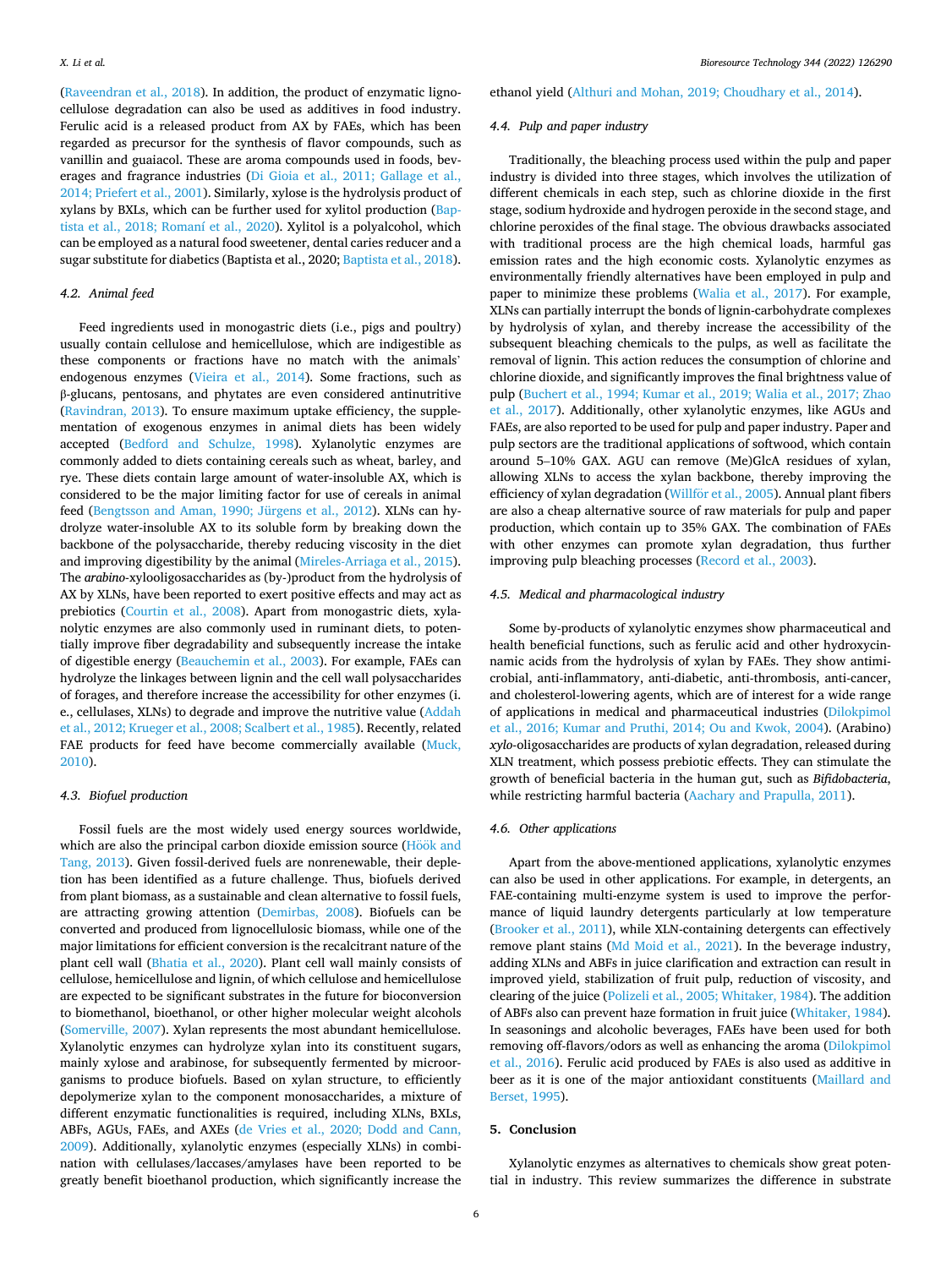<span id="page-6-0"></span>specificity of xylanolytic enzymes to facilitate their rational application. Fungal genome sequencing uncovered a large number of genes with unknown function, and a further comparison revealed a strong expansion of CAZymes-encoding genes in specific families. Future characterization of these unknown genes will not only reveal CAZymes with possibly extraordinary functions, but also further expand the toolbox of enzymes for bioprocessing in general.

## *CRediT authorship contribution statement*

**Xinxin Li:** Formal analysis, Visualization, Writing – original draft. **Adiphol Dilokpimol:** Writing – review & editing. **Mirjam A. Kabel:**  Writing – review & editing. **Ronald P. de Vries:** Conceptualization, Formal analysis, Supervision, Writing – review & editing.

#### **Declaration of Competing Interest**

The authors declare that they have no known competing financial interests or personal relationships that could have appeared to influence the work reported in this paper.

# **Acknowledgments**

XL gratefully acknowledges the China Scholarship Council Scholarship (grant no: 201803250066).

#### **References**

- Aachary, A.A., Prapulla, S.G., 2011. Xylooligosaccharides (XOS) as an emerging prebiotic: microbial synthesis, utilization, structural characterization, bioactive properties, and applications. Compr. Rev. Food Sci. Food Saf. 10, 2–16. [https://doi.](https://doi.org/10.1111/j.1541-4337.2010.00135.x)  [org/10.1111/j.1541-4337.2010.00135.x.](https://doi.org/10.1111/j.1541-4337.2010.00135.x)
- Addah, W., Baah, J., Okine, E., McAllister, T., 2012. A third-generation esterase inoculant alters fermentation pattern and improves aerobic stability of barley silage and the efficiency of body weight gain of growing feedlot cattle. Anim. Sci. J. 90,  $1541-1552$ . https://doi.org/10.2527/jas.2011-4085. 1541–1552. https://doi.org/10.25
- Agrawal, D., Tsang, A., Chadha, B.S., 2021. Economizing the lignocellulosic hydrolysis process using heterologously expressed auxiliary enzymes feruloyl esterase D (CE1) and β-xylosidase (GH43) derived from thermophilic fungi *Scytalidium thermophilum*. Bioresour. Technol. 339, 125603. [https://doi.org/10.1016/j.biortech.2021.125603.](https://doi.org/10.1016/j.biortech.2021.125603)
- Altaner, C., Saake, B., Tenkanen, M., Eyzaguirre, J., Faulds, C.B., Biely, P., Viikari, L., Siika-Aho, M., Puls, J., 2003. Regioselective deacetylation of cellulose acetates by acetyl xylan esterases of different CE-families. J. Biotechnol. 105, 95–104. [https://](https://doi.org/10.1016/S0168-1656(03)00187-1)  [doi.org/10.1016/S0168-1656\(03\)00187-1.](https://doi.org/10.1016/S0168-1656(03)00187-1)
- Althuri, A., Mohan, S.V., 2019. Single pot bioprocessing for ethanol production from biogenic municipal solid waste. Bioresour. Technol. 283, 159–167. [https://doi.org/](https://doi.org/10.1016/j.biortech.2019.03.055)  [10.1016/j.biortech.2019.03.055.](https://doi.org/10.1016/j.biortech.2019.03.055)
- Bååth, J.A., Mazurkewich, S., Knudsen, R.M., Poulsen, J.C.N., Olsson, L., Leggio, L.L., Larsbrink, J., 2018. Biochemical and structural features of diverse bacterial glucuronoyl esterases facilitating recalcitrant biomass conversion. Biotechnol. Biofuels 11, 1–14. [https://doi.org/10.1186/s13068-018-1213-x.](https://doi.org/10.1186/s13068-018-1213-x)
- Baptista, S.L., Cunha, J.T., Romaní, A., Domingues, L., 2018. Xylitol production from lignocellulosic whole slurry corn cob by engineered industrial *Saccharomyces cerevisiae* PE-2. Bioresour. Technol. 267, 481–491. [https://doi.org/10.1016/j.](https://doi.org/10.1016/j.biortech.2018.07.068) [biortech.2018.07.068.](https://doi.org/10.1016/j.biortech.2018.07.068)
- Basotra, N., Dhiman, S.S., Agrawal, D., Sani, R.K., Tsang, A., Chadha, B.S., 2019. Characterization of a novel lytic polysaccharide monooxygenase from *Malbranchea cinnamomea* exhibiting dual catalytic behavior. Carbohydr. Res. 478, 46–53. [https://](https://doi.org/10.1016/j.carres.2019.04.006)  [doi.org/10.1016/j.carres.2019.04.006](https://doi.org/10.1016/j.carres.2019.04.006).
- Bauer, S., Vasu, P., Persson, S., Mort, A.J., Somerville, C.R., 2006. Development and application of a suite of polysaccharide-degrading enzymes for analyzing plant cell walls. Proc. Natl. Acad. Sci. USA 103 (30), 11417–11422. [https://doi.org/10.1073/](https://doi.org/10.1073/pnas.0604632103)  [pnas.0604632103](https://doi.org/10.1073/pnas.0604632103).
- Beauchemin, K., Colombatto, D., Morgavi, D., Yang, W., 2003. Use of exogenous fibrolytic enzymes to improve feed utilization by ruminants. Sci. J. Anim. Sci. 81, E37–E47. https://doi.org/10.2527/2003.8114 suppl\_2E37x.
- Bedford, M.R., Schulze, H., 1998. Exogenous enzymes for pigs and poultry. Nutr. Res. Rev. 11 (1), 91–114. <https://doi.org/10.1079/NRR19980007>.
- Beg, Q.K., Kapoor, M., Mahajan, L., Hoondal, G.S., 2001. Microbial xylanases and their industrial applications: a review. Appl. Microbiol. Biotechnol. 56 (3-4), 326–338. [https://doi.org/10.1007/s002530100704.](https://doi.org/10.1007/s002530100704)
- [Beldman, G., Schols, H., Pitson, S., Searle-van, M., Voragen, A., 1997. Arabinans and](http://refhub.elsevier.com/S0960-8524(21)01632-1/h0070) [arabinan degrading enzymes. In: Sturgeon, R.J. \(Ed.\), Advances in Macromolecular](http://refhub.elsevier.com/S0960-8524(21)01632-1/h0070)  [Carbohydrate Research. Jai Press, Greeenwich, CT, pp. 1](http://refhub.elsevier.com/S0960-8524(21)01632-1/h0070)–64.
- Bengtsson, S., Aman, P., 1990. Isolation and chemical characterization of water-soluble arabinoxylans in rye grain. Carbohydr. Polym. 12 (3), 267–277. [https://doi.org/](https://doi.org/10.1016/0144-8617(90)90068-4)  [10.1016/0144-8617\(90\)90068-4](https://doi.org/10.1016/0144-8617(90)90068-4).
- Bennett, J., 1998. Mycotechnology: the role of fungi in biotechnology. J. Biotechnol. 66, 101–107. [https://doi.org/10.1016/S0168-1656\(98\)00133-3.](https://doi.org/10.1016/S0168-1656(98)00133-3)
- Benoit, I., Danchin, E.G.J., Bleichrodt, R.-J., de Vries, R.P., 2008. Biotechnological applications and potential of fungal feruloyl esterases based on prevalence, classification and biochemical diversity. Biotechnol. Lett. 30 (3), 387–396. [https://](https://doi.org/10.1007/s10529-007-9564-6)  [doi.org/10.1007/s10529-007-9564-6.](https://doi.org/10.1007/s10529-007-9564-6)
- Bhardwaj, N., Kumar, B., Verma, P., 2019. A detailed overview of xylanases: an emerging biomolecule for current and future prospective. Bioresour. Bioprocess. 6, 1–36. https://doi.org/10.1186/s40643-019-027
- Bhatia, R., Winters, A., Bryant, D.N., Bosch, M., Clifton-Brown, J., Leak, D., Gallagher, J., 2020. Pilot-scale production of xylo-oligosaccharides and fermentable sugars from *Miscanthus* using steam explosion pretreatment. Bioresour. Technol. 296, 122285. https://doi.org/10.1016/j.biortech.2019.12228
- Biely, P., Cziszárová, M., Agger, J.W., Li, X.-L., Puchart, V., Vršanská, M., Eijsink, V.G.H., Westereng, B., 2014. *Trichoderma reesei* CE16 acetyl esterase and its role in enzymatic degradation of acetylated hemicellulose. Biochim. Biophys. Acta Gen. Subj. 1840 (1), 516–525. [https://doi.org/10.1016/j.bbagen.2013.10.008.](https://doi.org/10.1016/j.bbagen.2013.10.008)
- Biely, P., de Vries, R.P., Vršanská, M., Visser, J., 2000. Inverting character of α-glucuronidase A from *Aspergillus tubingensis*. Biochim. Biophys. Acta Gen. Subj. 1474 (3), 360–364. [https://doi.org/10.1016/S0304-4165\(00\)00029-5](https://doi.org/10.1016/S0304-4165(00)00029-5).
- Biely, P., Singh, S., Puchart, V., 2016. Towards enzymatic breakdown of complex plant xylan structures: state of the art. Biotechnol. Adv. 34 (7), 1260–1274. [https://doi.](https://doi.org/10.1016/j.biotechadv.2016.09.001) [org/10.1016/j.biotechadv.2016.09.001.](https://doi.org/10.1016/j.biotechadv.2016.09.001)
- Bosetto, A., Justo, P.I., Zanardi, B., Venzon, S.S., Graciano, L., Dos Santos, E.L., Simão, R. d.C.G., 2016. Research progress concerning fungal and bacterial β-xylosidases. Appl. Biochem. Biotechnol. 178, 766-795. doi: 10.1007/s12010-015-1908-4.
- Brooker, A.T., Roberts, N.P.S., Miracle, G.S., Lant, N.J., Souter, P.F., Forrest, M., Ure, C., 2011. Catalytic laundry detergent composition comprising relatively low levels of water-soluble electrolyte, World Patent, WO 2011005730 A1, 13 Jan 2011.
- Buchert, J., Tenkanen, M., Kantelinen, A., Viikari, L., 1994. Application of xylanases in the pulp and paper industry. Bioresour. Technol. 50 (1), 65-72. [https://doi.org/](https://doi.org/10.1016/0960-8524(94)90222-4) [10.1016/0960-8524\(94\)90222-4](https://doi.org/10.1016/0960-8524(94)90222-4).
- Chadha, B.S., Kaur, B., Basotra, N., Tsang, A., Pandey, A., 2019. Thermostable xylanases from thermophilic fungi and bacteria: current perspective. Bioresour. Technol. 277, 195–203. [https://doi.org/10.1016/j.biortech.2019.01.044.](https://doi.org/10.1016/j.biortech.2019.01.044)
- Chanda, S., Hirst, E., Jones, J., Percival, E., 1950. The constitution of xylan from esparto grass. J. Chem. Soc. 50, 1289–1297.<https://doi.org/10.1039/JR9500001289>.
- Cho, E.J., Trinh, L.T.P., Song, Y., Lee, Y.G., Bae, H.-J., 2020. Bioconversion of biomass waste into high value chemicals. Bioresour. Technol. 298, 122386. [https://doi.org/](https://doi.org/10.1016/j.biortech.2019.122386)  [10.1016/j.biortech.2019.122386](https://doi.org/10.1016/j.biortech.2019.122386).
- Chong, S.-L., Battaglia, E., Coutinho, P.M., Henrissat, B., Tenkanen, M., de Vries, R.P., 2011. The α-glucuronidase Agu1 from *Schizophyllum commune* is a member of a novel glycoside hydrolase family (GH115). Appl. Microbiol. Biotechnol. 90 (4), 1323–1332.<https://doi.org/10.1007/s00253-011-3157-y>.
- Choudhary, J., Saritha, M., Nain, L., Arora, A., 2014. Enhanced saccharification of steampretreated rice straw by commercial cellulases supplemented with xylanase. J. Bioprocess. Biotech. 4, 1. [https://doi.org/10.4172/2155-9821.1000188.](https://doi.org/10.4172/2155-9821.1000188)
- Orozco Colonia, B.S., Lorenci Woiciechowski, A., Malanski, R., Junior Letti, L.A., Soccol, C.R., 2019. Pulp improvement of oil palm empty fruit bunches associated to solid-state biopulping and biobleaching with xylanase and lignin peroxidase cocktail produced by *Aspergillus sp.* LPB-5. Bioresour. Technol. 285, 121361. [https://doi.org/](https://doi.org/10.1016/j.biortech.2019.121361)  [10.1016/j.biortech.2019.121361](https://doi.org/10.1016/j.biortech.2019.121361).
- Contesini, F.J., Liberato, M.Vizoná., Rubio, M.V., Calzado, F., Zubieta, M.P., Riaño-Pachón, D.M., Squina, F.M., Bracht, F., Skaf, M.S., Damasio, André.R., 2017. Structural and functional characterization of a highly secreted α-Larabinofuranosidase (GH62) from *Aspergillus nidulans* grown on sugarcane bagasse. Biochim. Biophys. Acta Proteins Proteom. 1865 (12), 1758–1769. [https://doi.org/](https://doi.org/10.1016/j.bbapap.2017.09.001) [10.1016/j.bbapap.2017.09.001](https://doi.org/10.1016/j.bbapap.2017.09.001).
- Courtin, C.M., Broekaert, W.F., Swennen, K., Lescroart, O., Onagbesan, O., Buyse, J., Decuypere, E., Van de Wiele, T., Marzorati, M., Verstraete, W., Huyghebaert, G., Delcour, J.A., 2008. Dietary inclusion of wheat bran arabinoxylooligosaccharides induces beneficial nutritional effects in chickens. Cereal Chem. 85 (5), 607–613. [https://doi.org/10.1094/CCHEM-85-5-0607.](https://doi.org/10.1094/CCHEM-85-5-0607)
- Couturier, M., Ladevèze, S., Sulzenbacher, G., Ciano, L., Fanuel, M., Moreau, Céline, Villares, A., Cathala, B., Chaspoul, F., Frandsen, K.E., Labourel, A., Herpoël-Gimbert, I., Grisel, S., Haon, M., Lenfant, N., Rogniaux, Hélène, Ropartz, D., Davies, G.J., Rosso, M.-N., Walton, P.H., Henrissat, B., Berrin, J.-G., 2018. Lytic xylan oxidases from wood-decay fungi unlock biomass degradation. Nat. Chem. Biol. 14 (3), 306–310. <https://doi.org/10.1038/nchembio.2558>.
- Crepin, V.F., Faulds, C.B., Connerton, I.F., 2004. Functional classification of the microbial feruloyl esterases. Appl. Microbiol. Biotechnol. 63 (6), 647–652. [https://](https://doi.org/10.1007/s00253-003-1476-3) [doi.org/10.1007/s00253-003-1476-3.](https://doi.org/10.1007/s00253-003-1476-3)
- De Carvalho, D.M., Berglund, J., Marchand, C., Lindström, M.E., Vilaplana, F., Sevastyanova, O., 2019. Improving the thermal stability of different types of xylan by acetylation. Carbohydr. Polym. 220, 132–140. [https://doi.org/10.1016/j.](https://doi.org/10.1016/j.carbpol.2019.05.063) [carbpol.2019.05.063](https://doi.org/10.1016/j.carbpol.2019.05.063).
- de Vries, R.P., Grigoriev, I.V., Tsang, A., 2018. Introduction: overview of fungal genomics. In: de Vries, R.P., Tsang, A., Grigoriev, I.V. (Eds.), Fungal Genomics. Humana Press, New York, pp. 1–7. [https://doi.org/10.1007/978-1-4939-7804-5\\_1.](https://doi.org/10.1007/978-1-4939-7804-5_1)
- de Vries, R.P., Kester, H.C.M., Poulsen, C.H., Benen, J.A.E., Visser, J., 2000. Synergy between enzymes from *Aspergillus* involved in the degradation of plant cell wall polysaccharides. Carbohydr. Res. 327 (4), 401–410. [https://doi.org/10.1016/](https://doi.org/10.1016/S0008-6215(00)00066-5) [S0008-6215\(00\)00066-5](https://doi.org/10.1016/S0008-6215(00)00066-5).
- de Vries, R.P., Mäkelä, M.R., 2020. Genomic and postgenomic diversity of fungal plant biomass degradation approaches. Trends Microbiol. 28 (6), 487–499. [https://doi.](https://doi.org/10.1016/j.tim.2020.01.004)  [org/10.1016/j.tim.2020.01.004](https://doi.org/10.1016/j.tim.2020.01.004).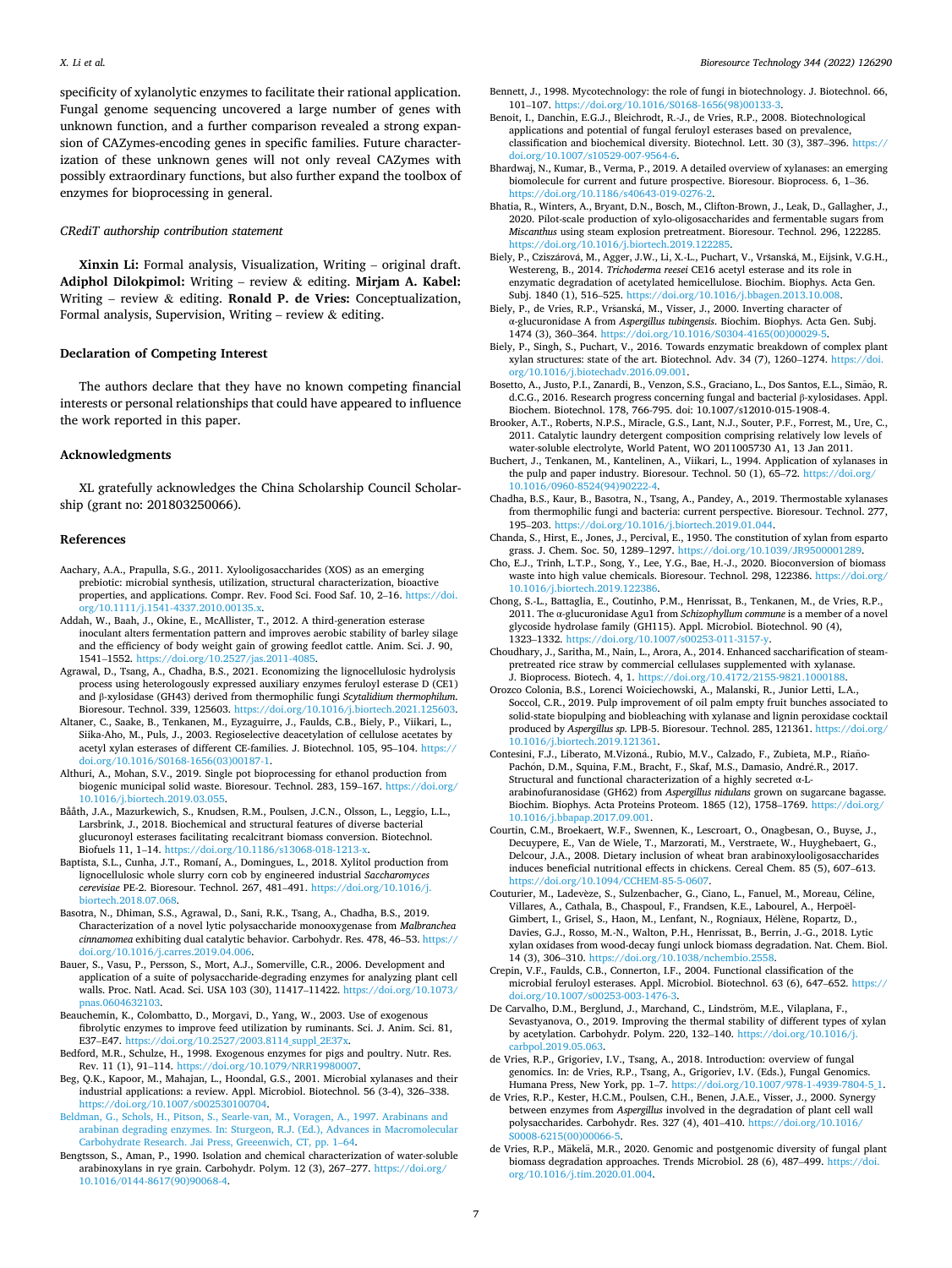- <span id="page-7-0"></span>de Vries, R.P., Patyshakuliyeva, A., Garrigues, S., Agarwal-Jans, S., 2020. The current biotechnological status and potential of plant and algal biomass degrading/ modifying enzymes from Ascomycete Fungi, in: Nevalainen H. (Ed.), Grand Challenges in Fungal Biotechnology. Springer, Cham, pp. 81-120. doi: 10.1007/978- 3-030-29541-7\_4.
- de Vries, R.P., Poulsen, C.H., Madrid, S., Visser, J., 1998. AguA, the gene encoding an extracellular α-glucuronidase from *Aspergillus tubingensis*, is specifically induced on xylose and not on glucuronic acid. J. Bacteriol. 180 (2), 243–249. [https://doi.org/](https://doi.org/10.1128/JB.180.2.243-249.1998) [10.1128/JB.180.2.243-249.1998](https://doi.org/10.1128/JB.180.2.243-249.1998).
- de Vries, R.P., Riley, R., Wiebenga, A., Aguilar-Osorio, G., Amillis, S., Uchima, C.A., Anderluh, G., Asadollahi, M., Askin, M., Barry, K., Battaglia, E., Bayram, Ozgür, ¨ Benocci, T., Braus-Stromeyer, S.A., Caldana, C., Cánovas, D., Cerqueira, G.C., Chen, F., Chen, W., Choi, C., Clum, A., dos Santos, R.A.Corrêa., Damásio, André.R. de.L., Diallinas, G., Emri, T., Fekete, E., Flipphi, M., Freyberg, S., Gallo, A., Gournas, C., Habgood, R., Hainaut, M., Harispe, María.L., Henrissat, B., Hildén, K.S., Hope, R., Hossain, A., Karabika, E., Karaffa, L., Karányi, Z., Kraševec, N., Kuo, A., Kusch, H., LaButti, K., Lagendijk, E.L., Lapidus, A., Levasseur, A., Lindquist, E., Lipzen, A., Logrieco, A.F., MacCabe, A., Mäkelä, M.R., Malavazi, I., Melin, P., Meyer, V., Mielnichuk, N., Miskei, Márton, Molnár, Ákos.P., Mulé, G., Ngan, C.Y., Orejas, M., Orosz, E., Ouedraogo, J.P., Overkamp, K.M., Park, H.-S., Perrone, G., Piumi, F., Punt, P.J., Ram, A.F.J., Ramón, A., Rauscher, S., Record, E., Riaño-Pachón, D.M., Robert, V., Röhrig, J., Ruller, R., Salamov, A., Salih, N.S., Samson, R. A., Sándor, E., Sanguinetti, M., Schütze, T., Sepčić, K., Shelest, E., Sherlock, G., Sophianopoulou, V., Squina, F.M., Sun, H., Susca, A., Todd, R.B., Tsang, A., Unkles, S.E., van de Wiele, N., van Rossen-Uffink, D., Oliveira, J.V.de.C., Vesth, T.C., Visser, J., Yu, J.-H., Zhou, M., Andersen, M.R., Archer, D.B., Baker, S.E., Benoit, I., Brakhage, A.A., Braus, G.H., Fischer, R., Frisvad, J.C., Goldman, G.H., Houbraken, J., Oakley, B., Pócsi, I., Scazzocchio, C., Seiboth, B., vanKuyk, P.A., Wortman, J., Dyer, P.S., Grigoriev, I.V., 2017. Comparative genomics reveals high biological diversity and specific adaptations in the industrially and medically important fungal genus *Aspergillus*. Genome Biol. 18 (1) [https://doi.org/10.1186/s13059-017-1151-0.](https://doi.org/10.1186/s13059-017-1151-0)
- Demirbas, A., 2008. Biofuels sources, biofuel policy, biofuel economy and global biofuel projections. Energy Convers. Manag. 49 (8), 2106–2116. [https://doi.org/10.1016/j.](https://doi.org/10.1016/j.enconman.2008.02.020)  [enconman.2008.02.020](https://doi.org/10.1016/j.enconman.2008.02.020).
- Deniaud, E., Quemener, B., Fleurence, J., Lahaye, M., 2003. Structural studies of the mixlinked β-(1→3)/β-(1→4)-D-xylans from the cell wall of *Palmaria palmata*  (Rhodophyta). Int. J. Biol. Macromol. 33 (1-3), 9–18. [https://doi.org/10.1016/](https://doi.org/10.1016/S0141-8130(03)00058-8)  [S0141-8130\(03\)00058-8](https://doi.org/10.1016/S0141-8130(03)00058-8).
- Di Gioia, D., Luziatelli, F., Negroni, A., Ficca, A.G., Fava, F., Ruzzi, M., 2011. Metabolic engineering of *Pseudomonas fluorescens* for the production of vanillin from ferulic acid. J. Biotechnol. 156 (4), 309–316. [https://doi.org/10.1016/j.](https://doi.org/10.1016/j.jbiotec.2011.08.014)  [jbiotec.2011.08.014](https://doi.org/10.1016/j.jbiotec.2011.08.014).
- Dilokpimol, A., Mäkelä, M.R., Aguilar-Pontes, M.V., Benoit-Gelber, I., Hildén, K.S., de Vries, R.P., 2016. Diversity of fungal feruloyl esterases: updated phylogenetic classification, properties, and industrial applications. Biotechnol. Biofuels 9, 1–18. [https://doi.org/10.1186/s13068-016-0651-6.](https://doi.org/10.1186/s13068-016-0651-6)
- Dilokpimol, A., Mäkelä, M.R., Cerullo, G., Zhou, M., Varriale, S., Gidijala, L., Brás, J.L.A., Jütten, P., Piechot, A., Verhaert, R., Faraco, V., Hilden, K.S., de Vries, R.P., 2018a. Fungal glucuronoyl esterases: genome mining based enzyme discovery and biochemical characterization. New Biotechnol. 40, 282–287. [https://doi.org/](https://doi.org/10.1016/j.nbt.2017.10.003) [10.1016/j.nbt.2017.10.003.](https://doi.org/10.1016/j.nbt.2017.10.003)
- Dilokpimol, A., Mäkelä, M.R., Varriale, S., Zhou, M., Cerullo, G., Gidijala, L., Hinkka, H., Brás, J.L.A., Jütten, P., Piechot, A., Verhaert, R., Hildén, K.S., Faraco, V., de Vries, R. P., 2018b. Fungal feruloyl esterases: Functional validation of genome mining based enzyme discovery including uncharacterized subfamilies. New Biotechnol. 41, 9–14. [https://doi.org/10.1016/j.nbt.2017.11.004.](https://doi.org/10.1016/j.nbt.2017.11.004)
- Dilokpimol, A., Peng, M., Di Falco, M., Chin A Woeng, T., Hegi, R.M.W., Granchi, Z., Tsang, A., Hildén, K.S., Mäkelä, M.R., de Vries, R.P., 2020. Penicillium subrubescens adapts its enzyme production to the composition of plant biomass. Bioresour. Technol. 311, 123477. <https://doi.org/10.1016/j.biortech.2020.123477>.
- Dodd, D., Cann, I.K., 2009. Enzymatic deconstruction of xylan for biofuel production. Glob. Change Biol. Bioenergy 1, 2–17. [https://doi.org/10.1111/j.1757-](https://doi.org/10.1111/j.1757-1707.2009.01004.x)  [1707.2009.01004.x.](https://doi.org/10.1111/j.1757-1707.2009.01004.x)
- [Izydorczyk, M.S., Biliaderis, C.G., 1993. Structural heterogeneity of wheat endosperm](http://refhub.elsevier.com/S0960-8524(21)01632-1/h0255) [arabinoxylans. Cereal Chem. 70, 641](http://refhub.elsevier.com/S0960-8524(21)01632-1/h0255)–646.
- Ebringerová, A., Heinze, T., 2000. Xylan and xylan derivatives-biopolymers with valuable properties, 1. Naturally occurring xylans structures, isolation procedures and properties. Macromol. Rapid Commun. 21, 542–556. [https://doi.org/10.1002/](https://doi.org/10.1002/1521-3927(20000601)21:9<542::AID-MARC542>3.0.CO;2-7)  [1521-3927\(20000601\)21:9](https://doi.org/10.1002/1521-3927(20000601)21:9<542::AID-MARC542>3.0.CO;2-7)*<*542::AID-MARC542*>*3.0.CO;2-7.
- Eda, S., Ohnishi, A., Kat<sub>O</sub>, K., 1976. Xylan isolated from the stalk of *Nicotiana tabacum*. Agric. Biol. Chem. 40 (2), 359–364. [https://doi.org/10.1080/](https://doi.org/10.1080/00021369.1976.10862051)  [00021369.1976.10862051.](https://doi.org/10.1080/00021369.1976.10862051)
- Frommhagen, M., Sforza, S., Westphal, A.H., Visser, J., Hinz, S.W., Koetsier, M.J., van Berkel, W.J., Gruppen, H., Kabel, M.A., 2015. Discovery of the combined oxidative cleavage of plant xylan and cellulose by a new fungal polysaccharide monooxygenase. Biotechnol. Biofuels 8,  $1-12$ . https://doi.org/ $10.1186$ /s $13068-015$ monooxygenase. Biotechnol. Biofuels 8, 1-12. https:/ [0284-1.](https://doi.org/10.1186/s13068-015-0284-1)
- Gallage, N.J., Hansen, E.H., Kannangara, R., Olsen, C.E., Motawia, M.S., Jørgensen, K., Holme, I., Hebelstrup, K., Grisoni, M., Møller, B.L., 2014. Vanillin formation from ferulic acid in *Vanilla planifolia* is catalysed by a single enzyme. Nat. Commun. 5, 1–14. [https://doi.org/10.1038/ncomms5037.](https://doi.org/10.1038/ncomms5037)
- Gao, Y., Lipton, A.S., Wittmer, Y., Murray, D.T., Mortimer, J.C., 2020. A grass-specific cellulose–xylan interaction dominates in sorghum secondary cell walls. Nat. Commun. 11, 1-10. https://doi.org/10.1038/s41467-020-19
- Gielkens, M.M.C., Visser, J., de Graaff, L.H., 1997. Arabinoxylan degradation by fungi: characterization of the arabinoxylan-arabinofuranohydrolase encoding genes from

*Aspergillus niger* and *Aspergillus tubingensis*. Curr. Genet. 31 (1), 22–29. [https://doi.](https://doi.org/10.1007/s002940050172) [org/10.1007/s002940050172](https://doi.org/10.1007/s002940050172).

- Gírio, F.M., Fonseca, C., Carvalheiro, F., Duarte, L.C., Marques, S., Bogel-Łukasik, R., 2010. Hemicelluloses for fuel ethanol: a review. Bioresour. Technol. 101 (13), 4775–4800. [https://doi.org/10.1016/j.biortech.2010.01.088.](https://doi.org/10.1016/j.biortech.2010.01.088)
- Grigoriev, I.V., Nikitin, R., Haridas, S., Kuo, A., Ohm, R., Otillar, R., Riley, R., Salamov, A., Zhao, X., Korzeniewski, F., Smirnova, T., Nordberg, H., Dubchak, I., Shabalov, I., 2014. MycoCosm portal: gearing up for 1000 fungal genomes. Nucleic Acids Res. 42 (D1), D699–D704. [https://doi.org/10.1093/nar/gkt1183.](https://doi.org/10.1093/nar/gkt1183)
- Hatfield, R.D., Rancour, D.M., Marita, J.M., 2017. Grass cell walls: a story of crosslinking. Front. Plant Sci. 7, 2056. https://doi.org/10.3389/fpls.2016.020
- Hawksworth, D.L., Lücking, R., Heitman, J., James, T.Y., 2017. Fungal diversity revisited: 2.2 to 3.8 million species. Microbiol. Spec. 5 (4) [https://doi.org/10.1128/](https://doi.org/10.1128/microbiolspec.FUNK-0052-2016)  [microbiolspec.FUNK-0052-2016](https://doi.org/10.1128/microbiolspec.FUNK-0052-2016).
- Herrmann, M.C., Vrsanska, M., Jurickova, M., Hirsch, J., Biely, P., Kubicek, C.P., 1997. The β-D-xylosidase of *Trichoderma reesei* is a multifunctional β-D-xylan xylohydrolase. Biochem. J. 321, 375–381. [https://doi.org/10.1042/bj3210375.](https://doi.org/10.1042/bj3210375)
- Höök, M., Tang, X., 2013. Depletion of fossil fuels and anthropogenic climate change—A review. Energy Policy 52, 797–809.<https://doi.org/10.1016/j.enpol.2012.10.046>.
- Hüttner, S., Várnai, A., Petrović, D.M., Bach, C.X., Kim Anh, D.T., Thanh, V.N., Eijsink, V. G.H., Larsbrink, J., Olsson, L., Master, E.R., 2019. Specific xylan activity revealed for AA9 lytic polysaccharide monooxygenases of the thermophilic fungus *Malbranchea cinnamomea* by functional characterization. Appl. Environ. Microbiol. 85 (23) [https://doi.org/10.1128/AEM.01408-19.](https://doi.org/10.1128/AEM.01408-19)
- Ipsen, J.Ø., Hallas-Møller, M., Brander, S., Lo Leggio, L., Johansen, K.S., 2021. Lytic polysaccharide monooxygenases and other histidine-brace copper proteins: structure, oxygen activation and biotechnological applications. Biochem. Soc. Trans. 49, 531–540. [https://doi.org/10.1042/BST20201031.](https://doi.org/10.1042/BST20201031)
- Jordan, D.B., Li, X.-L., Dunlap, C.A., Whitehead, T.R., Cotta, M.A., 2007. Structurefunction relationships of a catalytically efficient β-D-xylosidase. Appl. Biochem. Biotechnol. 141 (1), 51–76. <https://doi.org/10.1007/s12010-007-9210-8>.
- Jürgens, H.U., Jansen, G., Wegener, C.B., 2012. Characterisation of several rye cultivars with respect to arabinoxylans and extract viscosity. J. Agric. Sci. 4,  $1-12$ . https:// [doi.org/10.5539/jas.v4n5p1.](https://doi.org/10.5539/jas.v4n5p1)
- Karnaouri, A., Antonopoulou, I., Zerva, A., Dimarogona, M., Topakas, E., Rova, U., Christakopoulos, P., 2019. Thermophilic enzyme systems for efficient conversion of lignocellulose to valuable products: Structural insights and future perspectives for esterases and oxidative catalysts. Bioresour. Technol. 279, 362–372. [https://doi.org/](https://doi.org/10.1016/j.biortech.2019.01.062)  [10.1016/j.biortech.2019.01.062.](https://doi.org/10.1016/j.biortech.2019.01.062)
- Katsimpouras, C., Dedes, G., Thomaidis, N.S., Topakas, E., 2019. A novel fungal GH30 xylanase with xylobiohydrolase auxiliary activity. Biotechnol. Biofuels 12, 1–14. [https://doi.org/10.1186/s13068-019-1455-2.](https://doi.org/10.1186/s13068-019-1455-2)
- Kaur, A.P., Nocek, B.P., Xu, X., Lowden, M.J., Leyva, J.F., Stogios, P.J., Cui, H., Di Leo, R., Powlowski, J., Tsang, A., 2015. Functional and structural diversity in GH 62 α-L-arabinofuranosidases from the thermophilic fungus *Scytalidium thermophilum*. Microb. Biotechnol. 8, 419–433. [https://doi.org/10.1111/1751-7915.12168.](https://doi.org/10.1111/1751-7915.12168)
- Kitamoto, N., Yoshino, S., Ohmiya, K., Tsukagoshi, N., 1999. Sequence analysis, overexpression, and antisense inhibition of a β-xylosidase gene, xylA, from *Aspergillus oryzae* KBN616. Appl. Environ. Microbiol. 65 (1), 20–24. [https://doi.org/](https://doi.org/10.1128/AEM.65.1.20-24.1999)  [10.1128/AEM.65.1.20-24.1999](https://doi.org/10.1128/AEM.65.1.20-24.1999).
- Knob, A., Terrasan, C.R.F., Carmona, E.C., 2010. β-Xylosidases from filamentous fungi: an overview. World J. Microbiol. Biotechnol. 26 (3), 389–407. [https://doi.org/](https://doi.org/10.1007/s11274-009-0190-4)  [10.1007/s11274-009-0190-4](https://doi.org/10.1007/s11274-009-0190-4).
- Kolenová, K., Vršanská, Mária, Biely, P., 2006. Mode of action of endo-β-1,4-xylanases of families 10 and 11 on acidic xylooligosaccharides. J. Biotechnol. 121 (3), 338–345. [https://doi.org/10.1016/j.jbiotec.2005.08.001.](https://doi.org/10.1016/j.jbiotec.2005.08.001)
- Kormelink, F., Searl-Van Leeuwen, M., Wood, T., Voragen, A., 1991. Purification and characterization of a (1,4)-β-D-arabinoxylan arabinofuranohydrolase from *Aspergillus awamori*. Appl. Microbiol. Biotechnol. 35, 753–758. [https://doi.org/](https://doi.org/10.1007/BF00169890) [10.1007/BF00169890](https://doi.org/10.1007/BF00169890).
- Krueger, N.A., Adesogan, A.T., Staples, C.R., Krueger, W.K., Dean, D.B., Littell, R.C., 2008. The potential to increase digestibility of tropical grasses with a fungal, ferulic acid esterase enzyme preparation. Anim. Feed Sci. Technol. 145 (1-4), 95–108. [https://doi.org/10.1016/j.anifeedsci.2007.05.042.](https://doi.org/10.1016/j.anifeedsci.2007.05.042)
- Kumar, N., Pruthi, V., 2014. Potential applications of ferulic acid from natural sources. Biotechnol. Rep. 4, 86–93. [https://doi.org/10.1016/j.btre.2014.09.002.](https://doi.org/10.1016/j.btre.2014.09.002)
- Kumar, V., Kumar, A., Chhabra, D., Shukla, P., 2019. Improved biobleaching of mixed hardwood pulp and process optimization using novel GA-ANN and GA-ANFIS hybrid statistical tools. Bioresour. Technol. 271, 274–282. [https://doi.org/10.1016/j.](https://doi.org/10.1016/j.biortech.2018.09.115) [biortech.2018.09.115.](https://doi.org/10.1016/j.biortech.2018.09.115)
- Kurakake, M., Fujii, T., Yata, M., Okazaki, T., Komaki, T., 2005. Characteristics of transxylosylation by β-xylosidase from *Aspergillus awamori* K4. Biochim. Biophys. Acta Gen. Subj. 1726 (3), 272–279. [https://doi.org/10.1016/j.bbagen.2005.08.009.](https://doi.org/10.1016/j.bbagen.2005.08.009)
- Lian, Z., Wang, Y., Luo, J., Lai, C., Yong, Q., Yu, S., 2020. An integrated process to produce prebiotic xylooligosaccharides by autohydrolysis, nanofiltration and endoxylanase from alkali-extracted xylan. Bioresour. Technol. 314, 123685. https:/ [org/10.1016/j.biortech.2020.123685.](https://doi.org/10.1016/j.biortech.2020.123685)
- Lombard, V., Golaconda Ramulu, H., Drula, E., Coutinho, P.M., Henrissat, B., 2014. The carbohydrate-active enzymes database (CAZy) in 2013. Nucleic Acids Res. 42 (D1), D490–D495. [https://doi.org/10.1093/nar/gkt1178.](https://doi.org/10.1093/nar/gkt1178)
- Lundell, T.K., Mäkelä, M.R., de Vries, R.P., Hildén, K.S., 2014. Genomics, lifestyles and future prospects of wood-decay and litter-decomposing basidiomycota. In: Francis, M.M. (Ed.), Advances in botanical research. Elsevier, London, pp. 329–370. <https://doi.org/10.1016/B978-0-12-397940-7.00011-2>.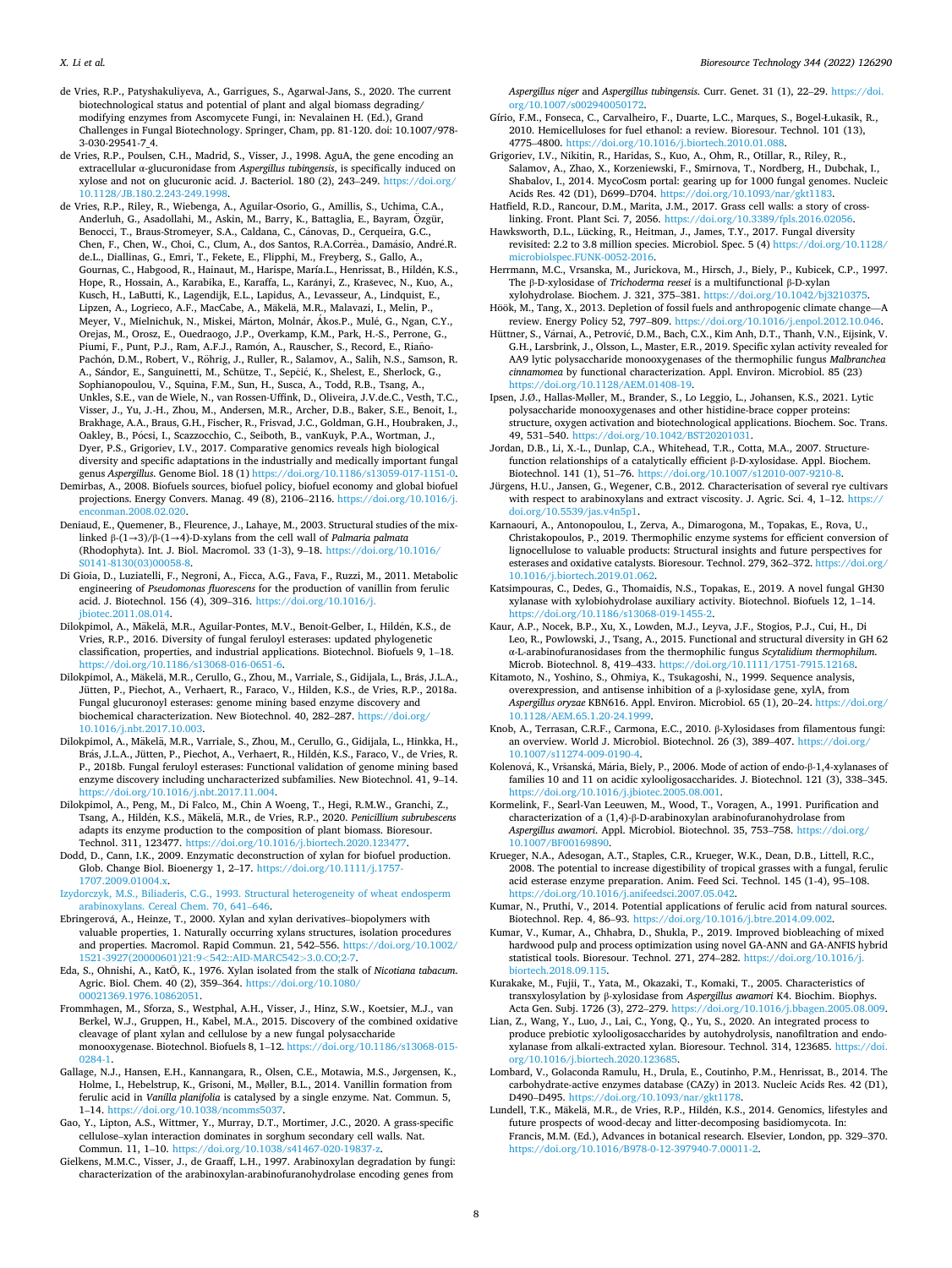- <span id="page-8-0"></span>Madhavan, A., Pandey, A., Sukumaran, R.K., 2017. Expression system for heterologous protein expression in the filamentous fungus *Aspergillus unguis*. Bioresour. Technol. 245, 1334–1342. [https://doi.org/10.1016/j.biortech.2017.05.140.](https://doi.org/10.1016/j.biortech.2017.05.140)
- Maehara, T., Fujimoto, Z., Ichinose, H., Michikawa, M., Harazono, K., Kaneko, S., 2014. Crystal structure and characterization of the glycoside hydrolase family 62 α-Larabinofuranosidase from *Streptomyces coelicolor*. J. Biol. Chem. 289, 7962-7972. ps://doi.org/10.1074/jbc.M113.540542.
- Mai-Gisondi, G., Maaheimo, H., Chong, S.-L., Hinz, S., Tenkanen, M., Master, E., 2017. Functional comparison of versatile carbohydrate esterases from families CE1, CE6 and CE16 on acetyl-4-*O*-methylglucuronoxylan and acetyl-galactoglucomannan. Biochim. Biophys. Acta Gen. Subj. 1861 (9), 2398–2405. [https://doi.org/10.1016/j.](https://doi.org/10.1016/j.bbagen.2017.06.002)  [bbagen.2017.06.002.](https://doi.org/10.1016/j.bbagen.2017.06.002)
- Maillard, M.-N., Berset, C., 1995. Evolution of antioxidant activity during kilning: role of insoluble bound phenolic acids of barley and malt. J. Agric. Food Chem. 43 (7), 1789–1793.<https://doi.org/10.1021/jf00055a008>.
- Mäkelä, M.R., Mansouri, S., Wiebenga, A., Rytioja, J., de Vries, R.P., Hildén, K.S., 2016. *Penicillium subrubescens* is a promising alternative for *Aspergillus niger* in enzymatic plant biomass saccharification. New Biotechnol. 33 (6), 834–841. [https://doi.org/](https://doi.org/10.1016/j.nbt.2016.07.014)  [10.1016/j.nbt.2016.07.014.](https://doi.org/10.1016/j.nbt.2016.07.014)
- Malgas, S., Mafa, M.S., Mkabayi, L., Pletschke, B.I., 2019. A mini review of xylanolytic enzymes with regards to their synergistic interactions during hetero-xylan degradation. World J. Microbiol. Biotechnol. 35, 187. [https://doi.org/10.1007/](https://doi.org/10.1007/s11274-019-2765-z)  s11274-019-2765-
- Martínez, P.M., Appeldoorn, M.M., Gruppen, H., Kabel, M.A., 2016. The two *Rasamsonia emersonii* α-glucuronidases, *Re*GH67 and *Re*GH115, show a different mode-of-action towards glucuronoxylan and glucuronoxylo-oligosaccharides. Biotechnol. Biofuels 9, 1–10. [https://doi.org/10.1186/s13068-016-0519-9.](https://doi.org/10.1186/s13068-016-0519-9)
- Mireles-Arriaga, A.I., Espinosa-Ayala, E., Hernández-García, P.A., Márquez-Molina, O., [2015. Use of exogenous enzyme in animal feed. Life Sci. J. 12, 23](http://refhub.elsevier.com/S0960-8524(21)01632-1/h0445)–32.
- Md Moid, M., Idris, N., Othman, R., Wahid, D.A., 2021. Development of xylanase as detergent additive to improve laundry application. IOP Conf. Ser.: Mater. Sci. Eng. 1092 (1), 012053. [https://doi.org/10.1088/1757-899X/1092/1/012053.](https://doi.org/10.1088/1757-899X/1092/1/012053)
- Montgomery, R., Smith, F., Srivastava, H., 1956. Structure of corn hull hemicellulose. I. Partial hydrolysis and identification of 2-*O*-(α-D-glucopyranosyluronic acid)-Dxylopyranose. J. Am. Chem. Soc. 78, 2837–2839. [https://doi.org/10.1021/](https://doi.org/10.1021/ja01593a052)  [ja01593a052.](https://doi.org/10.1021/ja01593a052)
- Mosbech, C., Holck, J., Meyer, A.S., Agger, J.W., 2018. The natural catalytic function of *Cu*GE glucuronoyl esterase in hydrolysis of genuine lignin–carbohydrate complexes from birch. Biotechnol. Biofuels 11, 1–9. [https://doi.org/10.1186/s13068-018-](https://doi.org/10.1186/s13068-018-1075-2)  [1075-2.](https://doi.org/10.1186/s13068-018-1075-2)
- Muck, R.E., 2010. Silage microbiology and its control through additives. Rev. Bras. de Zootec. 39 (suppl spe), 183–191. [https://doi.org/10.1590/S1516-](https://doi.org/10.1590/S1516-35982010001300021) [35982010001300021.](https://doi.org/10.1590/S1516-35982010001300021)
- Nakamichi, Y., Fouquet, T., Ito, S., Watanabe, M., Matsushika, A., Inoue, H., 2019. Structural and functional characterization of a bifunctional GH30-7 xylanase B from the filamentous fungus *Talaromyces cellulolyticus*. J. Biol. Chem. 294 (11), 4065–4078. [https://doi.org/10.1074/jbc.RA118.007207.](https://doi.org/10.1074/jbc.RA118.007207)
- Nevalainen, K.M.H., Te'o, V.S.J., Bergquist, P.L., 2005. Heterologous protein expression in filamentous fungi. Trends Biotechnol. 23 (9), 468–474. [https://doi.org/10.1016/](https://doi.org/10.1016/j.tibtech.2005.06.002)  [j.tibtech.2005.06.002](https://doi.org/10.1016/j.tibtech.2005.06.002).
- Ohta, K., Fujii, S., Higashida, C., 2013. Characterization of a glycoside hydrolase family-51 α-L-arabinofuranosidase gene from *Aureobasidium pullulans* ATCC 20524 and its encoded product. J. Biosci. Bioeng. 116 (3), 287–292. [https://doi.org/10.1016/j.](https://doi.org/10.1016/j.jbiosc.2013.03.009) [jbiosc.2013.03.009.](https://doi.org/10.1016/j.jbiosc.2013.03.009)
- Ou, S., Kwok, K.-C., 2004. Ferulic acid: pharmaceutical functions, preparation and applications in foods. J. Sci. Food Agric. 84 (11), 1261–1269. [https://doi.org/](https://doi.org/10.1002/(ISSN)1097-001010.1002/jsfa.v84:1110.1002/jsfa.1873) [10.1002/\(ISSN\)1097-001010.1002/jsfa.v84:1110.1002/jsfa.1873.](https://doi.org/10.1002/(ISSN)1097-001010.1002/jsfa.v84:1110.1002/jsfa.1873)
- Paës, G., Berrin, J.-G., Beaugrand, J., 2012. GH11 xylanases: structure/function/ properties relationships and applications. Biotechnol. Adv. 30 (3), 564–592. [https://](https://doi.org/10.1016/j.biotechadv.2011.10.003)  [doi.org/10.1016/j.biotechadv.2011.10.003.](https://doi.org/10.1016/j.biotechadv.2011.10.003)
- Peng, M., Dilokpimol, A., Mäkelä, M.R., Hildén, K., Bervoets, S., Riley, R., Grigoriev, I.V., Hainaut, M., Henrissat, B., de Vries, R.P., Granchi, Z., 2017. The draft genome sequence of the ascomycete fungus *Penicillium subrubescens* reveals a highly enriched content of plant biomass related CAZymes compared to related fungi. J. Biotechnol. 246, 1–3. [https://doi.org/10.1016/j.jbiotec.2017.02.012.](https://doi.org/10.1016/j.jbiotec.2017.02.012)
- Polizeli, M.L.T.M., Rizzatti, A.C.S., Monti, R., Terenzi, H.F., Jorge, J.A., Amorim, D.S., 2005. Xylanases from fungi: properties and industrial applications. Appl. Microbiol. Biotechnol. 67 (5), 577-591. https://doi.org/10.1007/s00253-005-1
- Pollet, A., Delcour, J.A., Courtin, C.M., 2010. Structural determinants of the substrate specificities of xylanases from different glycoside hydrolase families. Crit. Rev. Biotechnol. 30 (3), 176–191. [https://doi.org/10.3109/07388551003645599.](https://doi.org/10.3109/07388551003645599)
- Pouvreau, L., Joosten, R., Hinz, S.W.A., Gruppen, H., Schols, H.A., 2011. *Chrysosporium lucknowense* C1 arabinofuranosidases are selective in releasing arabinose from either single or double substituted xylose residues in arabinoxylans. Enzyme Microb. Technol. 48 (4-5), 397–403. <https://doi.org/10.1016/j.enzmictec.2011.01.004>.
- Priefert, H., Rabenhorst, J., Steinbüchel, A., 2001. Biotechnological production of vanillin. Appl. Microbiol. Biotechnol. 56 (3-4), 296–314. [https://doi.org/10.1007/](https://doi.org/10.1007/s002530100687) 00253010068
- Puchart, V., Agger, J.W., Berrin, J.G., Várnai, A., Westereng, B., Biely, P., 2016. Comparison of fungal carbohydrate esterases of family CE16 on artificial and natural substrates. J. Biotechnol. 233, 228–236. [https://doi.org/10.1016/j.](https://doi.org/10.1016/j.jbiotec.2016.07.003) [jbiotec.2016.07.003](https://doi.org/10.1016/j.jbiotec.2016.07.003).
- Quinlan, R.J., Sweeney, M.D., Lo Leggio, L., Otten, H., Poulsen, J.-C.- N., Johansen, K.S., Krogh, K.B.R.M., Jorgensen, C.I., Tovborg, M., Anthonsen, A., Tryfona, T., Walter, C. P., Dupree, P., Xu, F., Davies, G.J., Walton, P.H., 2011. Insights into the oxidative degradation of cellulose by a copper metalloenzyme that exploits biomass

components. Proc. Natl. Acad. Sci. USA 108 (37), 15079–15084. [https://doi.org/](https://doi.org/10.1073/pnas.1105776108) [10.1073/pnas.1105776108.](https://doi.org/10.1073/pnas.1105776108)

- Ravanal, M.C., Callegari, E., Eyzaguirre, J., 2010. Novel bifunctional α-Larabinofuranosidase/xylobiohydrolase (ABF3) from *Penicillium purpurogenum*. Appl. Environ. Microbiol. 76, 5247–5253. <https://doi.org/10.1128/AEM.00214-10>.
- Raveendran, S., Parameswaran, B., Ummalyma, S.B., Abraham, A., Mathew, A.K., Madhavan, A., Rebello, S., Pandey, A., 2018. Applications of microbial enzymes in food industry. Food Technol. Biotechnol. 56 (1) https://doi.org/10.17113 [ftb10.17113/ftb.56.01.18.5491](https://doi.org/10.17113/ftb10.17113/ftb.56.01.18.5491).
- Ravindran, V., 2013. Feed enzymes: The science, practice, and metabolic realities. J. Appl. Poult. Res. 22 (3), 628–636. [https://doi.org/10.3382/japr.2013-00739.](https://doi.org/10.3382/japr.2013-00739)
- Record, E., Asther, M., Sigoillot, C., Pagès, S., Punt, P.J., Delattre, M., Haon, M., van den Hondel, C.A.M.J.J., Sigoillot, J.-C., Lesage-Meessen, L., Asther, M., 2003. Overproduction of the *Aspergillus niger* feruloyl esterase for pulp bleaching application. Appl. Microbiol. Biotechnol. 62 (4), 349–355. [https://doi.org/10.1007/](https://doi.org/10.1007/s00253-003-1325-4)  ..<br>0**0253-003-132**
- Romaní, A., Morais, E.S., Soares, P.O., Freire, M.G., Freire, C.S.R., Silvestre, A.J.D., Domingues, L., 2020. Aqueous solutions of deep eutectic systems as reaction media for the saccharification and fermentation of hardwood xylan into xylitol. Bioresour. Technol. 311, 123524. <https://doi.org/10.1016/j.biortech.2020.123524>.
- Ryabova, O., Vršanská, M., Kaneko, S., van Zyl, W.H., Biely, P., 2009. A novel family of hemicellulolytic α-glucuronidase. FEBS Lett. 583, 1457–1462. [https://doi.org/](https://doi.org/10.1016/j.febslet.2009.03.057)  [10.1016/j.febslet.2009.03.057.](https://doi.org/10.1016/j.febslet.2009.03.057)
- Sakamoto, T., Kawasaki, H., 2003. Purification and properties of two type-B α-Larabinofuranosidases produced by *Penicillium chrysogenum*. Biochim. Biophys. Acta Gen. Subj. 1621 (2), 204–210. [https://doi.org/10.1016/S0304-4165\(03\)00058-8.](https://doi.org/10.1016/S0304-4165(03)00058-8)
- Sakamoto, T., Ogura, A., Inui, M., Tokuda, S., Hosokawa, S., Ihara, H., Kasai, N., 2011. Identification of a GH62 α-L-arabinofuranosidase specific for arabinoxylan produced by *Penicillium chrysogenum*. Appl. Microbiol. Biotechnol. 90 (1), 137–146. [https://](https://doi.org/10.1007/s00253-010-2988-2) [doi.org/10.1007/s00253-010-2988-2.](https://doi.org/10.1007/s00253-010-2988-2)
- Scalbert, A., Monties, B., Lallemand, J.Y., Guittet, E., Rolando, C., 1985. Ether linkage between phenolic acids and lignin fractions from wheat straw. Phytochemistry 24, 1359–1362. [https://doi.org/10.1016/S0031-9422\(00\)81133-4.](https://doi.org/10.1016/S0031-9422(00)81133-4)
- Shah, A.R., Shah, R.K., Madamwar, D., 2006. Improvement of the quality of whole wheat bread by supplementation of xylanase from *Aspergillus foetidus*. Bioresour. Technol. 97 (16), 2047–2053. <https://doi.org/10.1016/j.biortech.2005.10.006>.
- [Shahi, N., Hasan, A., Akhtar, S., Siddiqui, M.H., Sayeed, U., Khan, M.K.A., 2016.](http://refhub.elsevier.com/S0960-8524(21)01632-1/h0580) [Xylanase: a promising enzyme. J. Chem. Pharm. Res. 8, 334](http://refhub.elsevier.com/S0960-8524(21)01632-1/h0580)–339.
- Siguier, Béatrice, Haon, M., Nahoum, V., Marcellin, M., Burlet-Schiltz, O., Coutinho, P. M., Henrissat, B., Mourey, L., O'Donohue, M.J., Berrin, J.-G., Tranier, S., Dumon, C., 2014. First structural insights into  $\alpha$ -L-arabinofuranosidases from the two GH62 glycoside hydrolase subfamilies. J. Biol. Chem. 289 (8), 5261–5273. [https://doi.org/](https://doi.org/10.1074/jbc.M113.528133)  [10.1074/jbc.M113.528133.](https://doi.org/10.1074/jbc.M113.528133)
- Siika-aho, M., Tenkanen, M., Buchert, J., Puls, J., Viikari, L., 1994. An α-glucuronidase from *Trichoderma reesei* RUTC-30. Enzyme Microb. Technol. 16 (9), 813–819. [https://doi.org/10.1016/0141-0229\(94\)90041-8.](https://doi.org/10.1016/0141-0229(94)90041-8)
- Simmons, T.J., Frandsen, K.E.H., Ciano, L., Tryfona, T., Lenfant, N., Poulsen, J.C., Wilson, L.F.L., Tandrup, T., Tovborg, M., Schnorr, K., Johansen, K.S., Henrissat, B., Walton, P.H., Lo Leggio, L., Dupree, P., 2017. Structural and electronic determinants of lytic polysaccharide monooxygenase reactivity on polysaccharide substrates. Nat. Commun. 8 (1) [https://doi.org/10.1038/s41467-017-01247-3.](https://doi.org/10.1038/s41467-017-01247-3)
- Rani Singhania, R., Dixit, P., Kumar Patel, A., Shekher Giri, B., Kuo, C.-H., Chen, C.-W., Di Dong, C., 2021. Role and significance of lytic polysaccharide monooxygenases (LPMOs) in lignocellulose deconstruction. Bioresour. Technol. 335, 125261. [https://](https://doi.org/10.1016/j.biortech.2021.125261)  [doi.org/10.1016/j.biortech.2021.125261.](https://doi.org/10.1016/j.biortech.2021.125261)
- Smith, P.J., Wang, H.T., York, W.S., Peña, M.J., Urbanowicz, B.R., 2017. Designer biomass for next-generation biorefineries: leveraging recent insights into xylan structure and biosynthesis. Biotechnol. Biofuels 10, 1–14. [https://doi.org/10.1186/](https://doi.org/10.1186/s13068-017-0973-z)  [s13068-017-0973-z](https://doi.org/10.1186/s13068-017-0973-z).
- Somerville, C., 2007. Biofuels. Curr. Biol. 17 (4), R115–R119. [https://doi.org/10.1016/j.](https://doi.org/10.1016/j.cub.2007.01.010)  [cub.2007.01.010](https://doi.org/10.1016/j.cub.2007.01.010).
- Špániková, S., Biely, P., 2006. Glucuronoyl esterase-novel carbohydrate esterase produced by *Schizophyllum commune*. FEBS Lett. 580, 4597–4601. [https://doi.org/](https://doi.org/10.1016/j.febslet.2006.07.033) [10.1016/j.febslet.2006.07.033.](https://doi.org/10.1016/j.febslet.2006.07.033)
- Šuchová, K., Puchart, V., Spodsberg, N., Mørkeberg Krogh, K.B.R., Biely, P., 2020. A novel GH30 xylobiohydrolase from *Acremonium alcalophilum* releasing xylobiose from the non-reducing end. Enzyme Microb. Technol. 134, 109484. [https://doi.org/](https://doi.org/10.1016/j.enzmictec.2019.109484)  [10.1016/j.enzmictec.2019.109484](https://doi.org/10.1016/j.enzmictec.2019.109484).
- Tenkanen, M., Siika-aho, M., 2000. An α-glucuronidase of *Schizophyllum commune* acting on polymeric xylan. J. Biotechnol. 78 (2), 149–161. [https://doi.org/10.1016/S0168-](https://doi.org/10.1016/S0168-1656(99)00240-0)  [1656\(99\)00240-0](https://doi.org/10.1016/S0168-1656(99)00240-0).
- Uhliariková, I., Vršanská, Mária, McCleary, B.V., Biely, P., 2013. Positional specifity of acetylxylan esterases on natural polysaccharide: An NMR study. Biochim. Biophys. Acta Gen. Subj. 1830 (6), 3365–3372. [https://doi.org/10.1016/j.](https://doi.org/10.1016/j.bbagen.2013.01.011)  [bbagen.2013.01.011.](https://doi.org/10.1016/j.bbagen.2013.01.011)
- Usmani, Z., Sharma, M., Awasthi, A.K., Sivakumar, N., Lukk, T., Pecoraro, L., Thakur, V. K., Roberts, D., Newbold, J., Gupta, V.K., 2021. Bioprocessing of waste biomass for sustainable product development and minimizing environmental impact. Bioresour. Technol. 322, 124548. <https://doi.org/10.1016/j.biortech.2020.124548>.
- Vieira, S.L., Stefanello, C., Sorbara, J.O.B., 2014. Formulating poultry diets based on their indigestible components. Poult. Sci. 93 (9), 2411-2416. https://doi.org [10.3382/ps.2013-03860](https://doi.org/10.3382/ps.2013-03860).
- Vuong, T.V., Master, E.R., 2022. Enzymatic upgrading of heteroxylans for added-value chemicals and polymers. Curr. Opin. Biotechnol. 73, 51–60. [https://doi.org/](https://doi.org/10.1016/j.copbio.2021.07.001)  [10.1016/j.copbio.2021.07.001](https://doi.org/10.1016/j.copbio.2021.07.001).